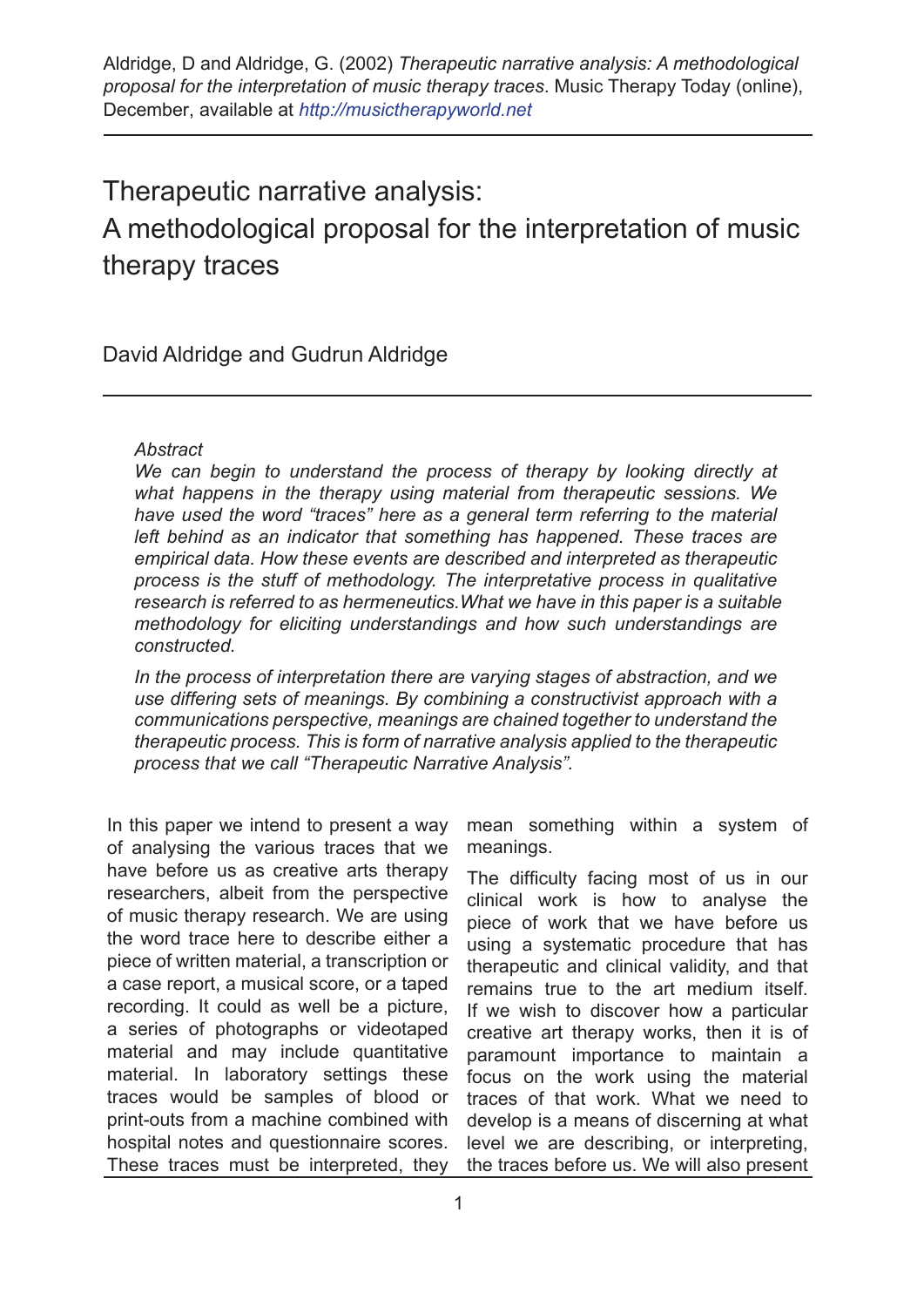a method for analysing trace texts suitable for music therapy research that is not bound to any particular music therapy orientation and that can be applied to other creative therapy orientations. Thus for music therapy research we may use recordings, transcriptions as musical scores, transcriptions from interviews as texts, and some may indeed use drawings. In this sense, the method proposed in this paper is retrospective although the approach can be used prospectively.

In other contexts we have written of health as narrative performance (Aldridge 2000) and in this paper we present a research method that we now call "Therapeutic Narrative Analysis". It is intended as a method for the creative arts therapies and has been developed from previous writings about therapy (Aldridge 1985; Aldridge 1988; Aldridge 1990; Aldridge 1992b; Aldridge 1996; Aldridge 1999; Aldridge and Pietroni 1987; Aldridge and Rossiter 1983), and from working with doctoral students during their various methodological quests (Aldridge 1998b; Pilz 1999).

It is a *flexible* form of research design, and may include quantitative data. At its heart it is *hermeneutic*; it is based on understanding the meaning of what happens to us in the process of therapy and how we make sense of the world . We refer here to "us"; researchers, therapists and patients. The choice of the term flexible design is used here as the tiresome debate about quantitative / qualitative methods has been superseded with the terms "fixed" and "flexible" much more applicable to clinical practice researching (Robson 2002). In this way we can include quantitative data alongside qualitative material.

I have chosen to use *narrative* here as this

is a broad concept well-suited to research in the creative arts therapies. Central to the narrative methodology presented is the idea of *episodes* (Aldridge 1999; Harre and Secord 1971)*.* An episode is an event, incident or sequence of events that forms part of a narrative. Taken from the Greek  $epi = in$  addition and eisodios = coming in, we have the notion that it is something that is added along the way (eis = in and hodos = way, road or manner)*.* Thus therapeutic narratives are composed of episodes, and it is episodes that we will consider as the basic units for our research methodology. Narrative will be the story that brings these episodes together. In this way we can use a variety of textual materials; written reports, spoken stories, visual media, recorded materials and musical material in the telling of the story. The research part is the analysis of those materials that bring forth new therapeutic understandings; hence, Therapeutic Narrative Analysis.

# **The process of interpretation**

What I want to emphasise in this first section is that we move from the phenomena of the music therapy experience itself through a series of abstractions that are, by their very nature as abstractions, removed from that very initial experience. Such abstraction is inevitable as soon as we try to explain the situation in which we are acting. It is important to know the level at which we are working such that we can begin to understand the various terms and descriptions that are being used. If I were to play you a recording taken from a music therapy session, you would hear in the extract of music that I play an experience that is at one-step removed from the original session. It is tape-recorded and has thereby lost some qualities, although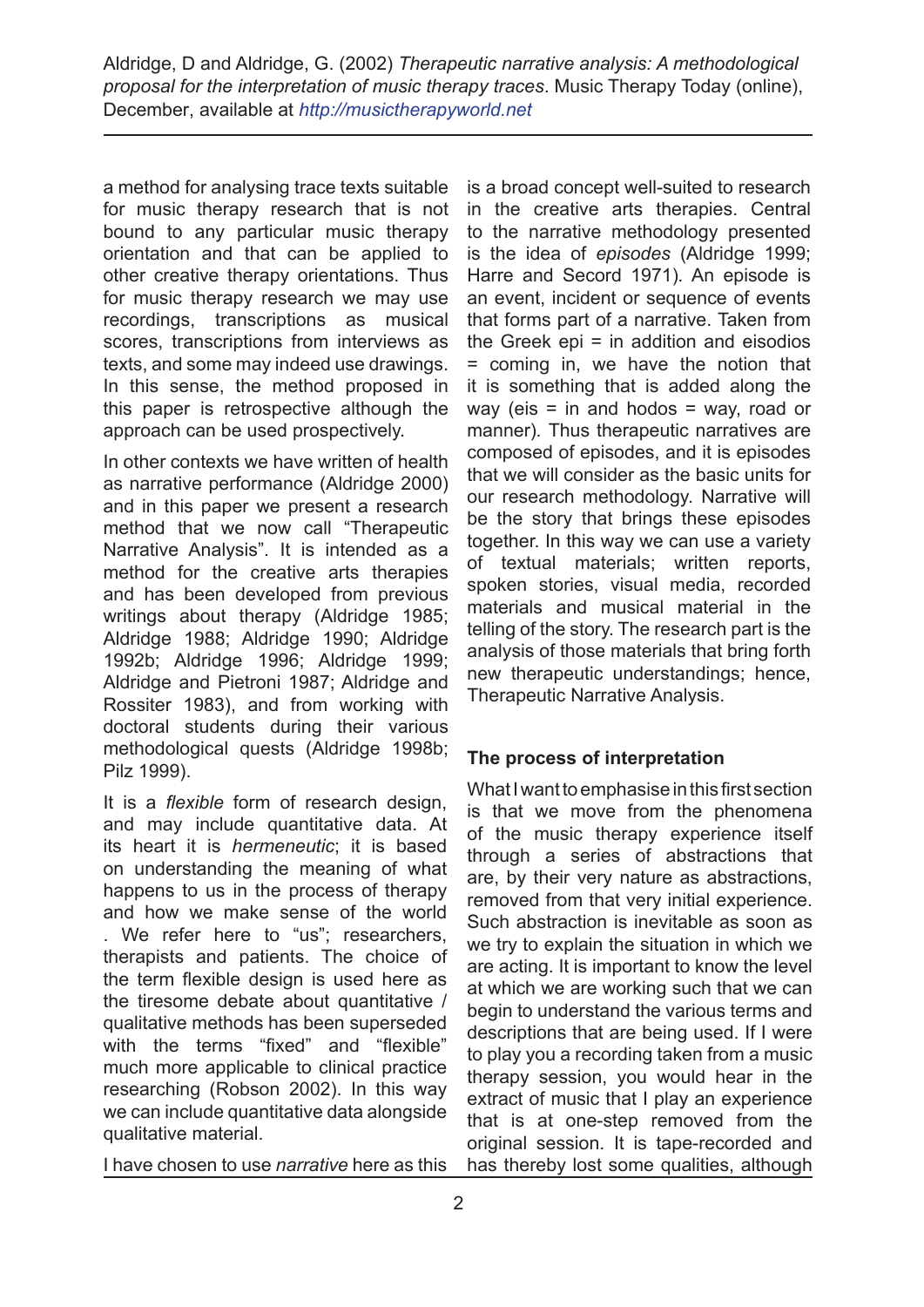within the limits of recording fidelity it stays true to the original experience. It is still auditory and in the realm of music. Using the word "music" has already made a statement about the sounds that we have heard. Even attributing the term music to the experience has separated it from random sounds or organised noise. We are in effect making the statement "Construe these sounds you have hear as *music*", and we can also add that "This *music* is in the context of music therapy". Knowing the context is necessary for defining events.

In the second part of the paper we will demonstrate a method of describing how therapeutic understandings of events can be transcribed as if they were rules of process. This is an attempt to generate expert knowledge from practice. It is important to emphasize that there really are no such "rules", or a "rule book in the head". Our intention is to act "as if" there are rules and to see what understandings are gleaned from trying to re-construct our therapeutic actions. Events are inevitably linked together when we describe what we do. "What happened next" is at the centre of the story-teller's art and is also crucial to the therapeutic plot. Formally expressed in other systems of understanding, it is concerned with therapeutic outcome and an expression of what happened at "followup". It is the basic method that we used in studies of family narratives(Aldridge 1985; Aldridge 1998a) and the development of melody (Aldridge 1998b). In this way or working we are not simply concerned with what happened but also how "it" happened, and the happenings on the way.

When we chain understandings together to make a story or a case history, then we are composing a narrative account. When we begin to try and understand such narrative accounts then we are using a *hermeneutic*

method of therapeutic narrative analysis.

# **Therapeutic Narrative Analysis as process***.*

As an introduction we offer an overview of phases in the research process. These phases will be elaborated later in the paper:

#### *Phase 1 Identify the narrative*

Gather the material together that will form the narrative. This may be a case study, or it may be a series of case studies. It is the story that you wish to tell.

#### *Phase 2 Define the ecology of ideas and settings*

Explicate the theoretical ideas present in the literature or from your own standpoint. This is the initial locating of the research context in the wider perspective of current knowledge (Context 1). While this may appear as a literature review, the intention is not to give an exhaustive account of all possible papers but to locate the study in an ecology of ideas. It may well be that this enfolding of the study into literature contexts will occur throughout the study. Indeed, when we study, we read and collect new material. Similarly, at the end of a study we are challenged to put our new findings into either a new theoretical construct or place it within an established landscape of thought.

Define the setting in which the narrative occurred. This will include details of the place of practice, the demographic details of those involved and may include historical details (Context 2). Contexts 1 and 2 are ecological explanations; the subjects of the researching are placed in an ecology of ideas, times and situations (Aldridge 1985; Aldridge 1992a; Aldridge 1998a; Bateson 1972; Bateson 1978).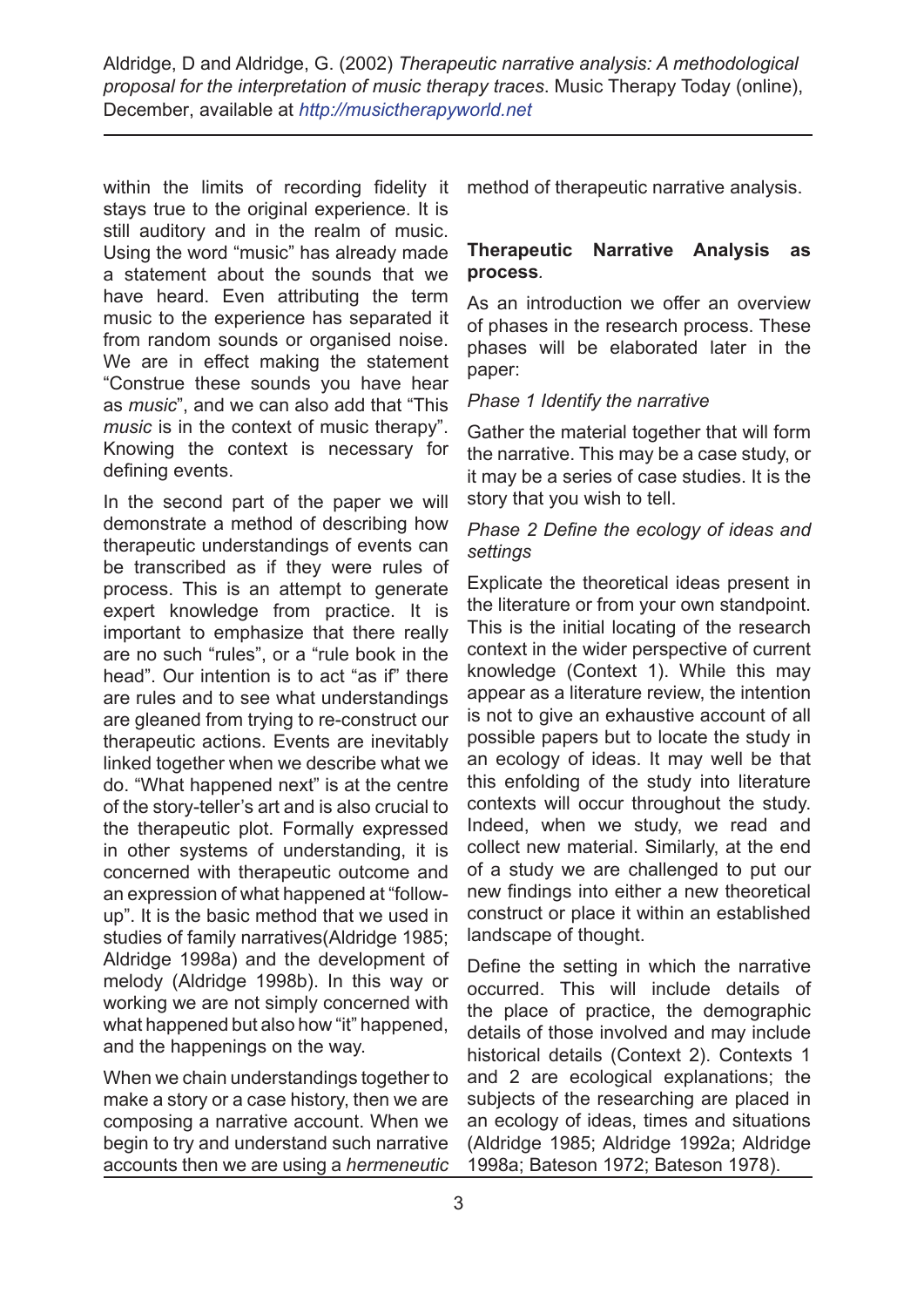# Level 3 Interpretation and discourse

When we explain what happens in terms of another system: that is to interpret the musical activity into terms of academic psychology, psychotherapy or systems of medicine.

When we say that the relationship is between the musical activity and the process of healing then we are involved in interpretation.

# Level 2 Relevation and description

When we talk about what happens in the therapeutic situation using the terms of our particular disciplines or therapeutic approach.

Already perceived as music or therapy, therefore demanding a description that is itself based on theory.

# **Level 1 Experience**



The phenomenon as it is experienced. Sound as it is perceived in the moment.

Figure 1: levels of interpretation

Phase 3 identify the episodes and generate categories.

Identify episodes that are crucial for analysis. This is inevitably a subjective process but this process can be validated by giving the material to colleagues to see if they identify the same episodes. When we collect a wealth of case study material, we cannot often analyse it all. There has to be a discriminatory choice of what we will focus upon.

Generate a set of constructs from that episodic material and identify categories

for analysis.

Phase 4 Submit the episodes to analysis.

The episodes are the analysed according to their contents using the guiding framework of the constructs. At this stage it is possible to use a regulative rules based hypothesis.

It is also possible to submit episodes for categorical confirmation to colleagues (see the work from a former doctoral student of mine Pilz 1999) as a way to validate clinical concepts from systematic observations (Eisler, Szmulker, and Dare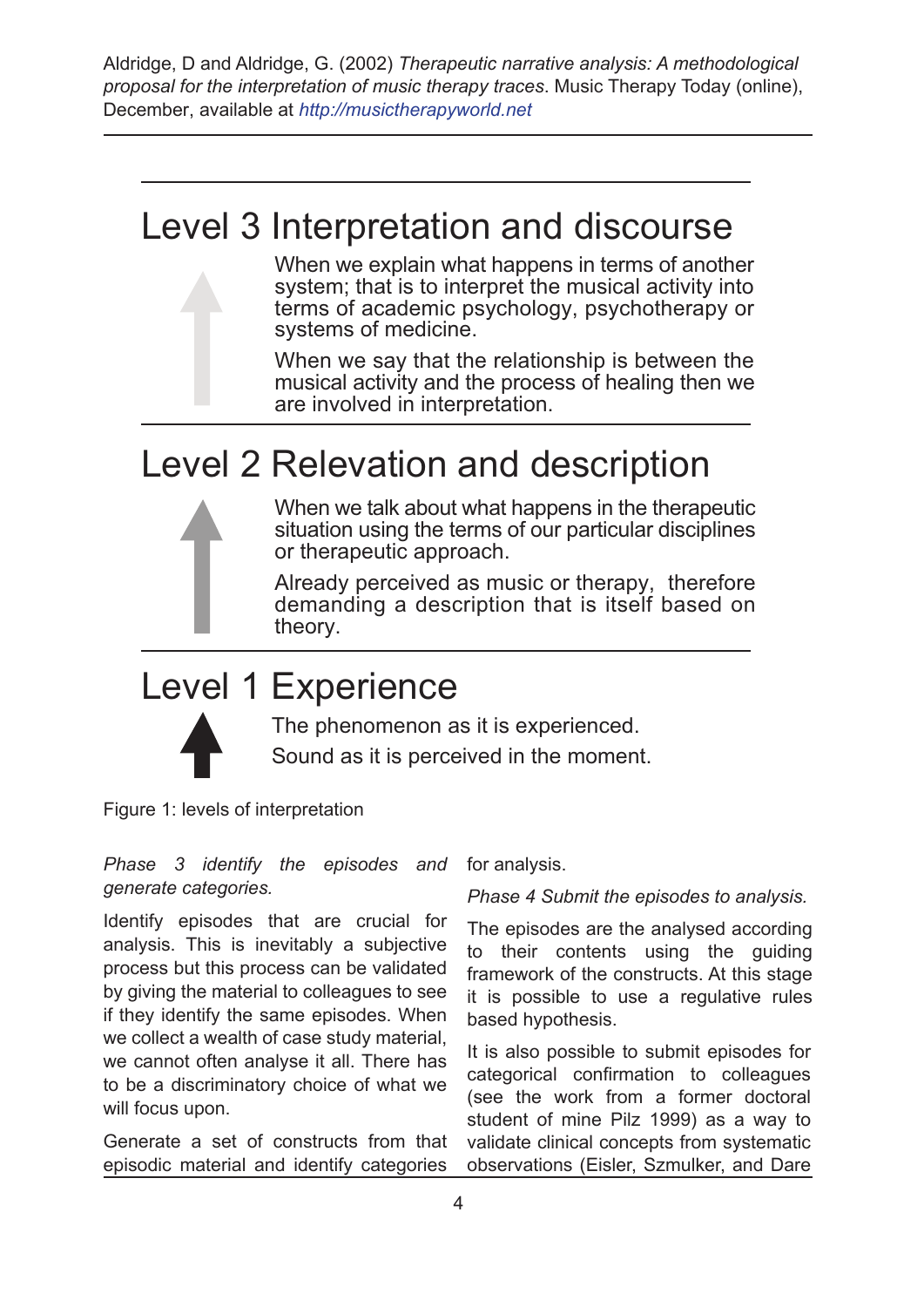# 1985).

# *Phase 5 Explicate the research narrative*.

This is the completed narrative based on the understandings gleaned from the analysis of the episodes. We weave together the categories of understandings from the previous phases and is the process of synthesis following analysis.

# **Getting at knowledge**

One of the tasks of the researcher in a qualitative approach is to make tacit knowledge, as a therapist, available as a propositional knowledge. The purpose of some research is indeed to find out what we know. A conversational paradigm is used here to draw out how researchers understand their own work, and elicit the structure of those understandings that are not immediately apparent in everyday life. From this perspective such work is hermeneutic; that is, it is concerned with the significance of human understandings and their interpretation.

A strength of qualitative research is that it concerns itself with interpretation. It is hermeneutic (Moustakas 1990), and therefore has a resonance with the very processes involved in music therapy as the therapist tries to understand his, or her, patient. It is important to note here that I am working from the premise that therapists invest their practice with an element of deep personal meaning. As the music semiologist Nattiez himself remarks, "*The musicologists persona is present behind his or her own discourse*" (Nattiez 1990) (p210).

It is also important to emphasise that talking about therapy is always at several steps removed from the actual activity in which we partake. Dancing, painting, singing, acting, doing therapy are different activities to talking about dancing, talking about singing, talking about painting and talking about doing therapy.

We need to emphasise that there are also different levels of interpretation as we see in Figure 1 (see also Aldridge 1996).

**Level 1. Experience**. Here we have the phenomenon as it is experienced. This is what transpires in the therapy session. It lives and exists in the moment, and is only partially understood. It cannot be wholly reported. We can see, feel, smell, taste and hear what is happening. These are the individual expressive acts themselves as they are performed, painted or posed*.* We can capture these events onto a medium like videotape or audiotape, although these moments too are "interpreted" through the use of the medium. We can take only a limited perspective from a camera angle, through the orientation of a microphone, and there is always a loss no matter how good the equipment is*.*

These are the raw data of our experience in practice before we begin to reflect upon them.

#### **Level 2. Revelation and description.**

We can talk about what happens in the therapeutic situation in the particular terms of our artistic disciplines. These descriptions are accessible to verification and they emerge into conscious with lexical labels. For example, we can talk about the particular notes and rhythms in music therapy and the particular colours and patterns in art. We play our recorded tapes or show our pictures and describe with words what has happened. This is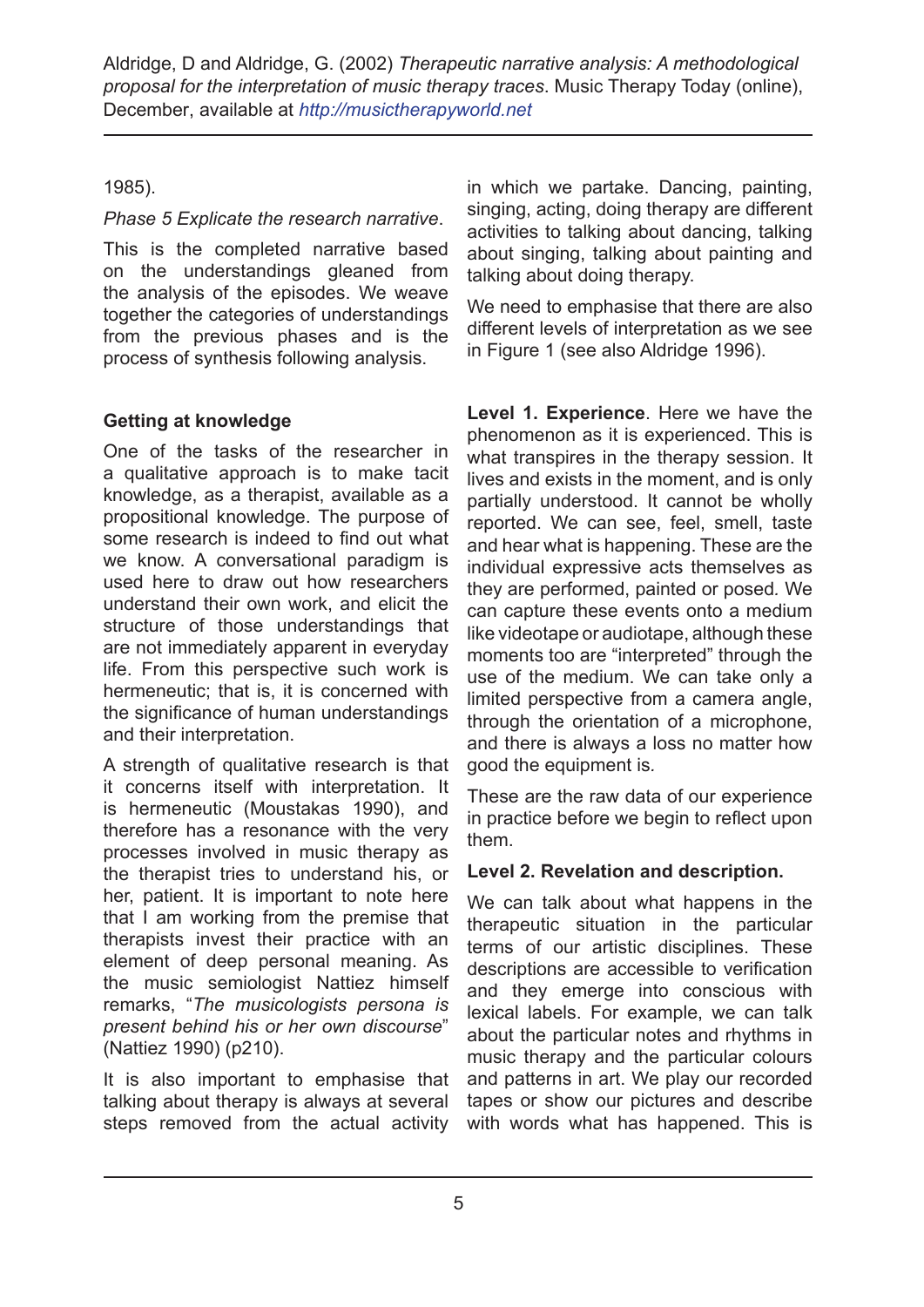the shared element of language that is available for systematic study and is part of our common everyday discourse and is what Nattiez (1990) would regard as the trace or the neutral level of understanding. Whereas level 1 would be "sounds", this level 2 is already perceived as music, therefore demanding a description, which is itself based on a theory implicit to the listener. When we begin to score the music that we include in our narratives, the very process of scoring is an interpretation, the choice of symbols and time divisions, particularly related to improvisation, is an interpretation and belongs to a cultural context.

#### **Level 3. Interpretation and discourse**.

When we come to explain what happens in terms of another system, i.e. to transpose the musical changes into terms of academic psychology, psychotherapy or a system of medicine, or to say what the relationship between the activity is and the process of healing then we are involved in interpretation. For the musicologist Nattiez (1990), this would be the level at which poiesis and esthesis take place; that is, conclusions are drawn about the music. At this level, we make interpretations of what is happening in the therapy; what the activities of therapist and patient mean. In a current climate of evidence-based medicine, we are being challenged to demonstrate that changes occur. However, what many of us have asked in our research over the years is not just what changes occur but what do those changes mean to the sufferer and the practitioner. Consider the dying patient suffering form intractable pain as a consequence of advanced cancer who, when asked by her physician after a music therapy session, reports " I am

in Beauty". This demands interpretation and is significant for the patients, and as it turns out for the well-being of her family and friends. But it would not appear on a questionnaire. The medical outcome was negative, the patient died shortly afterwards. The existential outcome was positive and requires another form of research evidence.

# **A shared language**

At the level of performance, what passes in the therapeutic session exists for itself. However, as therapists working together with patients we do need to talk to each other about what happens and what we do. We also need to talk with our patients about what has happened and understand how they make sense of the therapy. Knowing at which level we are talking will aid our discussion and prevent confusion. My contention is that we can need to find a basic shared language at Level 2*,* which is based upon descriptions of the artistic process, yet not too far removed from the activity of therapy itself. This is the level where personal construings emerge as revelations, where we put a name to what is going on. It is a level of description. By doing so, we can then discern when the therapeutic process is being described at level 3, i.e. that of interpretation and inference. At this level we begin to find commonalities between individual discourses and these are the languages of the therapeutic discourses that we are trained in. This is a step forward on the road to establishing the meaning of events in clinical practice. There may indeed be further levels of interpretation. Take for example the various schools of psychoanalytic therapy, or the different humanistic approaches; each will have a varying interpretation system that may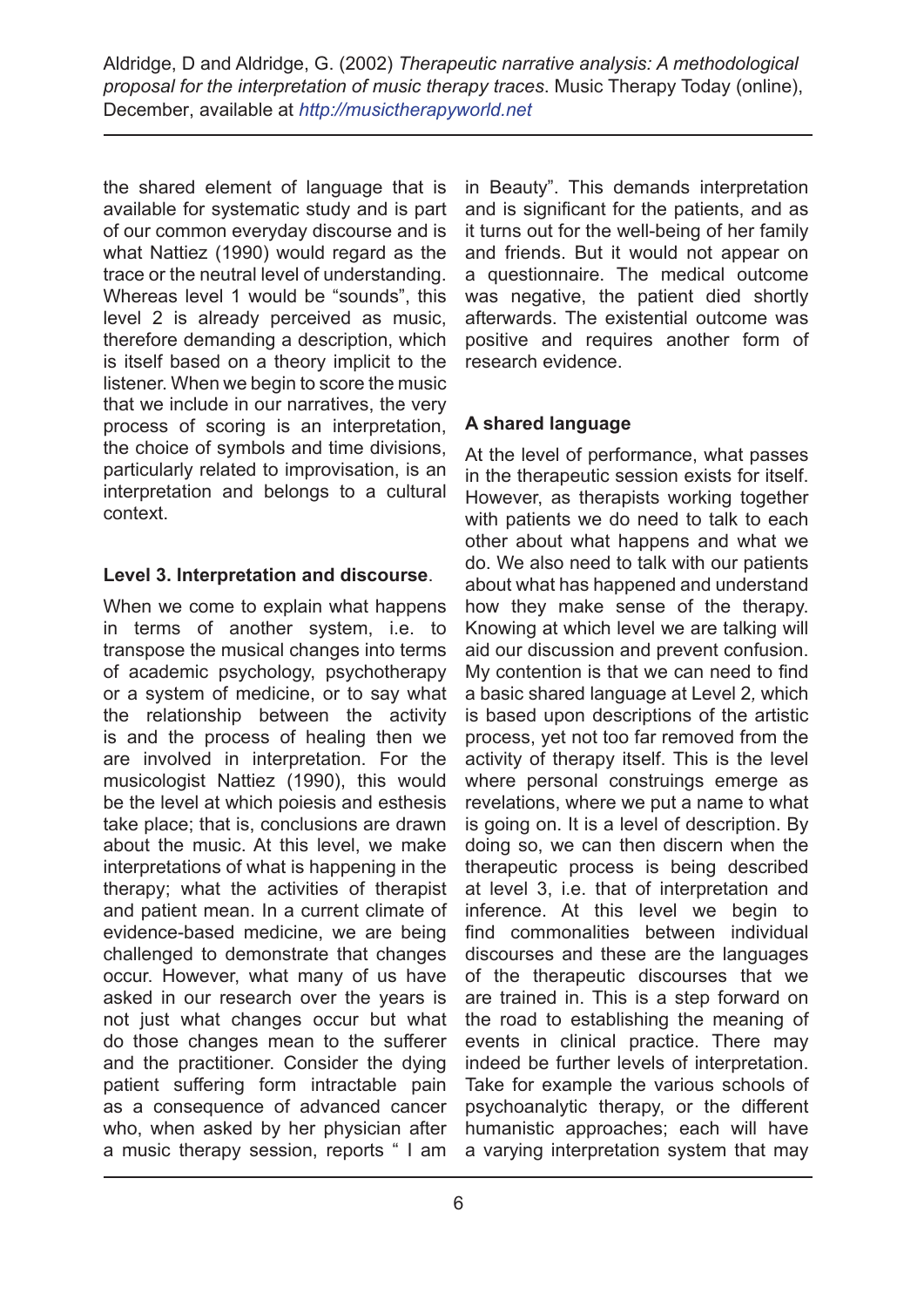| <b>Analytical situations</b><br>after Nattiez |                                                                                                                          | <b>Music therapy</b><br>interpretations                                                                                | <b>Constitutive and</b><br>regulative rules                                                                                                            |  |  |  |
|-----------------------------------------------|--------------------------------------------------------------------------------------------------------------------------|------------------------------------------------------------------------------------------------------------------------|--------------------------------------------------------------------------------------------------------------------------------------------------------|--|--|--|
|                                               |                                                                                                                          | The music therapy<br>session                                                                                           | <b>Constitutive rules</b><br>Level 1<br>the sounds themselves,<br>the experience as itself,<br>the performance as<br>phenomena                         |  |  |  |
| I                                             | Immanent analysis,<br>neutral ground of the<br>music, the physical<br>corpus being studied,<br>the trace                 | the score as a<br>description of musical<br>events                                                                     | Level <sub>2</sub><br>revelation and description<br>descriptions of what<br>happens in the therapeutic<br>situation                                    |  |  |  |
| Ш                                             | Inductive poietics                                                                                                       | the music therapy index<br>of events                                                                                   |                                                                                                                                                        |  |  |  |
| Ш                                             | <b>External poietics</b>                                                                                                 | clinical reports from<br>other practitioners,<br>drawings from art<br>therapists                                       |                                                                                                                                                        |  |  |  |
| IV.                                           | Inductive esthesics                                                                                                      | music therapy meanings,<br>interpretations of<br>therapeutic significance                                              | Level <sub>3</sub><br>interpretation and discourse<br>relationship between<br>the musical or clinical<br>activity and the system of<br>interpretations |  |  |  |
| V                                             | <b>External esthesics</b>                                                                                                | sampling methods from<br>psychology or expert<br>assessment of chosen<br>episodes as part of a<br>research methodology |                                                                                                                                                        |  |  |  |
| VL                                            | A complex immanent<br>analysis relating the<br>neutral ground of<br>the music to both<br>the poietic and the<br>esthesic | therapeutic interpretation<br>from a fixed point but<br>intuitively used in the<br>therapeutic explanation             | <b>Regulative rules</b>                                                                                                                                |  |  |  |

Figure 2: The relationships between Nattiez's analytic situations, music therapy interpretations and constitutive and regulative rules.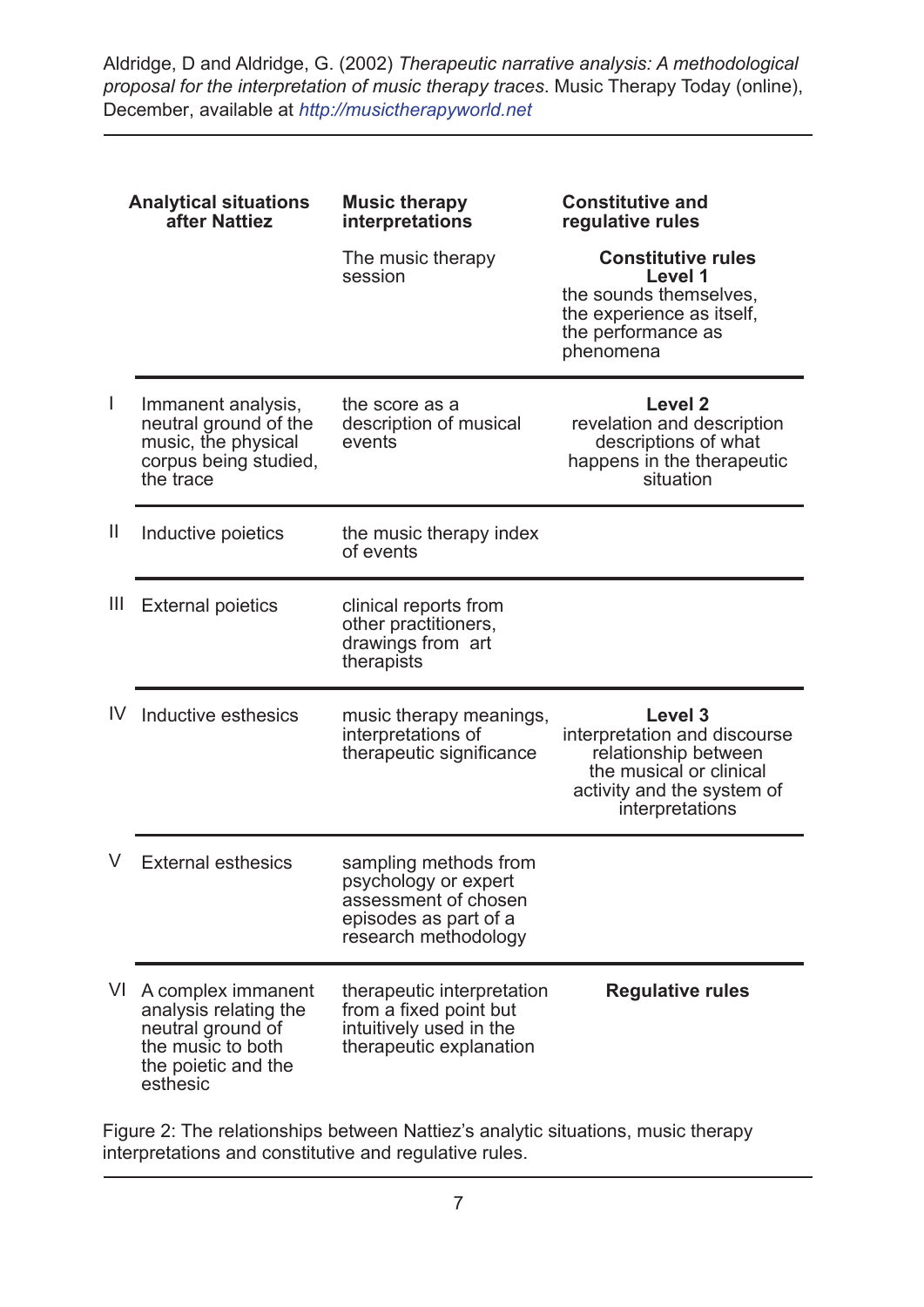find some commonality at a meta-level of interpretation.This is not confined solely to qualitative research; clinical reports, assessment using standardised questionnaires and reference to statistics are formal systems of interpretation.

Nattiez (1990, p140-142) gives examples of varying relationships between the description of the music and the interpretations of meaning that those description hold for the researcher. These relationships can be translated into the music therapy situation, and the music therapy research approach. In Figure 2 we see in situations III and V the inclusion of external interpretations of the therapeutic events that will include more than the music itself.

Note that Nattiez, as a musicologist, is willing to include in an analysis more than the musical events themselves. We have a similar situation in music therapy in clinical settings where not only is the music available as a tape recording (situation I) enhanced by a commentary form the therapist (situation II), but there are also clinical reports available from other practitioners (III). What significance those descriptions and interpretations have for practice will then be assumed under situation IV and V, inductive and external esthesics.

#### **Personal construct theory**

The personal construct theory of George Kelly (Kelly 1955), and the repertory grid method that is allied to it, were designed specifically to elicit such systems of meaning. This approach does not concern itself with identifying a normative pattern, rather it makes explicit idiosyncratic meanings. However, while each set of meanings is personal, and therefore unique, there is built into the theory awareness that we live in

shared cultures and that we can share experiences and meanings with others. The personal construct theory method allows us to make our understandings, our construings, of the world clear to others such that we can identify shared meanings. As Kelly (1955) devised this conversational method for teaching situations, counselling and therapy, we can see the potential relevance for the creative arts therapies and for supervision. Indeed, Kelly discusses human beings as having a scientific approach. He proposes that we develop ideas about the world as hypotheses and then test them out in practice. According to the experiences we have, we then revise our hypotheses in the light of what has happened. Our experiences shape, and are shaped by, our construings. Each situation offers the potential for an alternative construction of reality. The personal construct approach allows us to elicit meanings about specific natural settings as we have experienced, or can imagine, them.

The important factor in this method is that it allows the therapist to stay close to his or her practice and use the appropriate language related to that practice. What it offers is a means of validating subjectivity, we see how the therapist, as researcher, is basing his language in experience. Furthermore, it challenges the researcher to understand that descriptions are not neutral, and to understand the transition from description to interpretation.

Qualitative methods, and particularly, those proposed by Lincoln and Guba (Guba and Lincoln 1989; Lincoln and Guba 1985), present themselves as being constructivist. Therefore, there should be a historical link with Kelly's personal construct theory. However, nowhere in any of the major books related to qualitative research cited above do we find any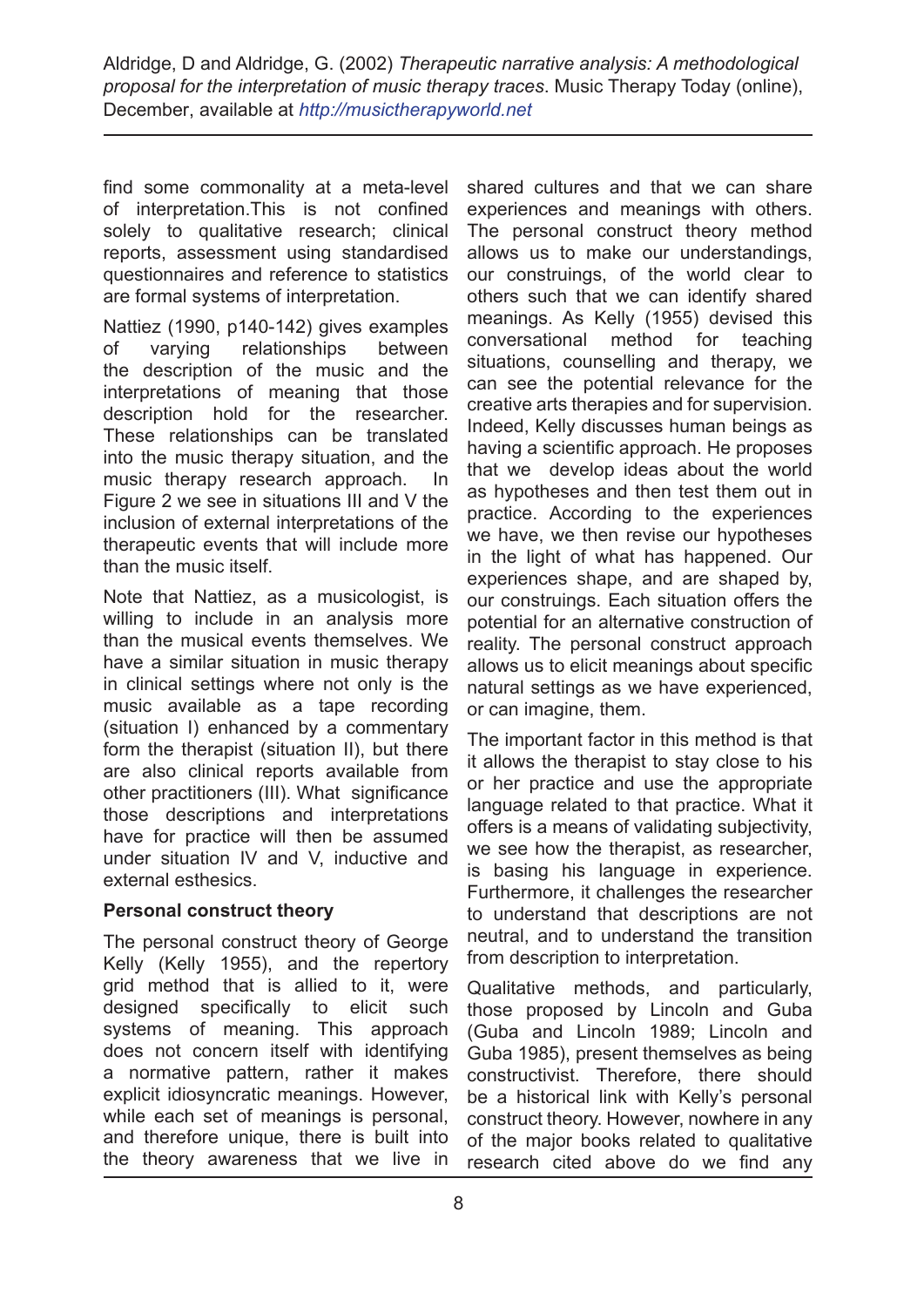reference to Kelly. It is only in Moustakas (Moustakas 1990) that we find a reference to Kelly in terms of "immersion" where, during the collection of research data, the researcher as "subject" is asked what he or she thinks is being done. While some commentators have found Kelly to be rather cognitive in his approach, this may be due to the way in which he is taught. A reading of Kelly himself stresses the application of beliefs about the world in practice, and that the words that are used to identify constructs are NOT the constructs themselves. He argues that we each of us have a personal belief system by which we actively interpret the world. We create and change the world along with our theories. While we may be charged with bringing those beliefs into the realm of words and conscious expression, it does not mean to say that those beliefs are verbal, or necessarily conscious. This is an important point for the music therapist who is often asked to translate his musical experiences and understandings into the realm of verbal expression. Knowing that some slippage occurs between these realms is an important stage in our understanding.

Making clear constructions of the world is important for establishing credibility. We can see how the world is constructed. The therapist can reflect upon her own construction of the world of clinical practice. Such understandings are discovered when we talk to each other, sometimes called the "conversational paradigm" (Thomas and Harri-Augstein 1985). Each person has their own set of personal meanings that can be communicated, but these meanings can be shared with another person. In this way of working, the personal construing of the world is primary in evaluating the world and leans towards the narrative methods of qualitative

research. Sharing those meanings with others must be negotiated and is, therefore, a social activity. To establish our credibility and trustworthiness as researchers, then we need to make explicit our understandings of the world in some form or other. The repertory grid approach is one such way of eliciting and presenting such understandings as a formal process or method.

# **THE PROCESS**

**Phase 1** is where the materials to be studied together are gathered together. Narratives have a structure, there are themes and plots that are played out in scenes and vignettes. This is where we gather together the stuff of our story following the definition of our research question. In the tradition of qualitative research, this may be a stage in the process that is re-iterated. We may find as the story unfolds that other scenes need to be included. It is a stage of focussing effort and gathering together the case material to be used. The selection of material may also be influenced by Phase 2.

In **Phase 2** we locate our narrative amongst the other stories being told. It is a contextual act where we locate the story in a particular culture of stories. Indeed, we may ask our readers to consider the therapeutic narrative from a particular methodological perspective; as ethnomethodology for example, or as ethnomusicology. Or we may locate that narrative in a theoretical framework like the traditions of psychotherapy and medicine. Others may want to base their stories in concrete data traces drawing from published literature. This phase is where the content of the study is placed into context.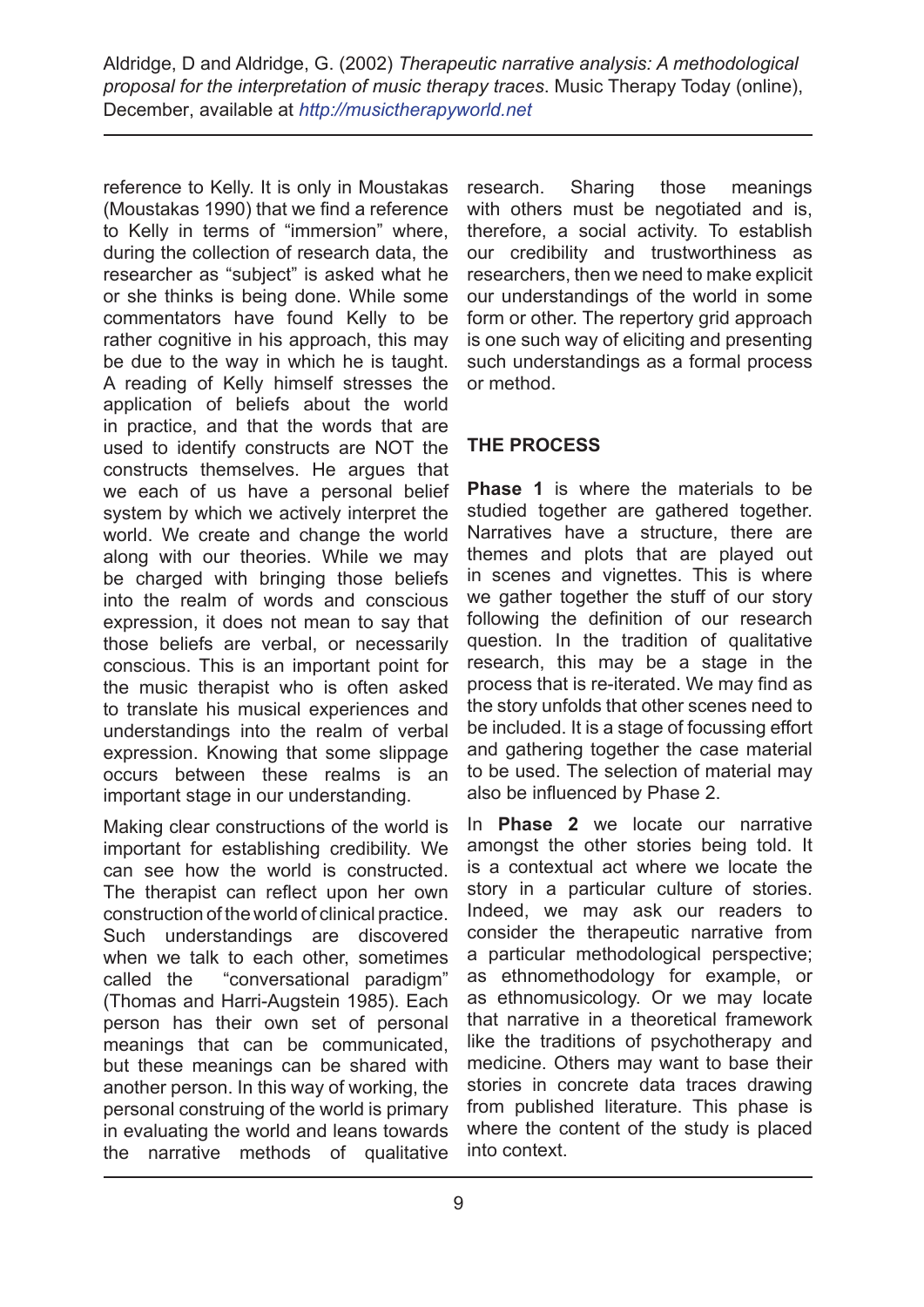In considering influential theories, these too may influence the choice of case material. This is a process of theoretical sampling NOT random sampling. What is being presented here is a retrospective method.

**Phase 3** brings us to the stage of identifying the categories inherent in what we have collected together. It is a major step of abstraction. From the material that we have before us we need to select episodes that illustrate our focus of interest. This approach is a conceptual method and depends upon the researcher's ability to identify abstract categories. Abstraction, like interpretation, is a process, often invisible to the researcher, and itself based in a discourse. What we are looking for is recurrent patterns within the material, and then, as Bateson (1978) suggests, the pattern that connects.

We have to identify episodes and then, elicit constructs from those episodes to define the categories for interpretation of the material.

#### *Selection of episodes as punctuation*

Social scientists have become interested in the way in which we select meaningful patterns of behaviour from the ceaseless stream of events occurring in daily life. This selective structuring has been referred to as *punctuation* (Bateson 1972). To an outside observer, a series of communications can be viewed as an uninterrupted sequence of interchanges but the participants themselves may introduce episodes of interchange which for them has clear beginnings and endings. Punctuation is seen as organizing behavioural events and is vital to interaction. Culturally we share many conventions of punctuation that serve to organize common and important interactional transactions. We observe

this when someone says "*He started the argument*" or "*It first began when her work ended*".

The punctuation of events occurs as episodes that we identify. Harre and Secord (Harre and Secord 1971) define an episode as "*any part of human life, involving one or more people, in which some internal structure can be determined*" (p153). Although imprecise, this definition offers a tool for considering behaviour in that behaviour is located interpersonally and structured (Pearce, Cronen, and Conklin 1979). Episodes can be described in ways that represent the process of construing, and that construing can occur at differing levels of meaning (Aldridge 1999).

The punctuation of events into episodes serves the same function as phrasing in musical time. We organise time to make sense in terms of the performed activity. Thus, if we are looking at videotaped material for examples of interaction with a particular quality , we will identify when that interaction begins and when it ends. We may of course identify differing *categories* of episode. How we choose to label those episodes is also a matter of construing.

Personally, episodes can be seen as patterns of meanings and behaviours in the minds of individuals. This is a privatised meaning that represents an individuals understanding of the forms of social interaction in which she is participating, or wishes to participate. In a study by Parker (Parker 1981), girls deliberately harming themselves describe what they do as similar to being alone and crying or getting drunk. This construing is quite different to a medical perspective that sees the activity as manipulative or as a cry for help.

Relationally, episodes may be construed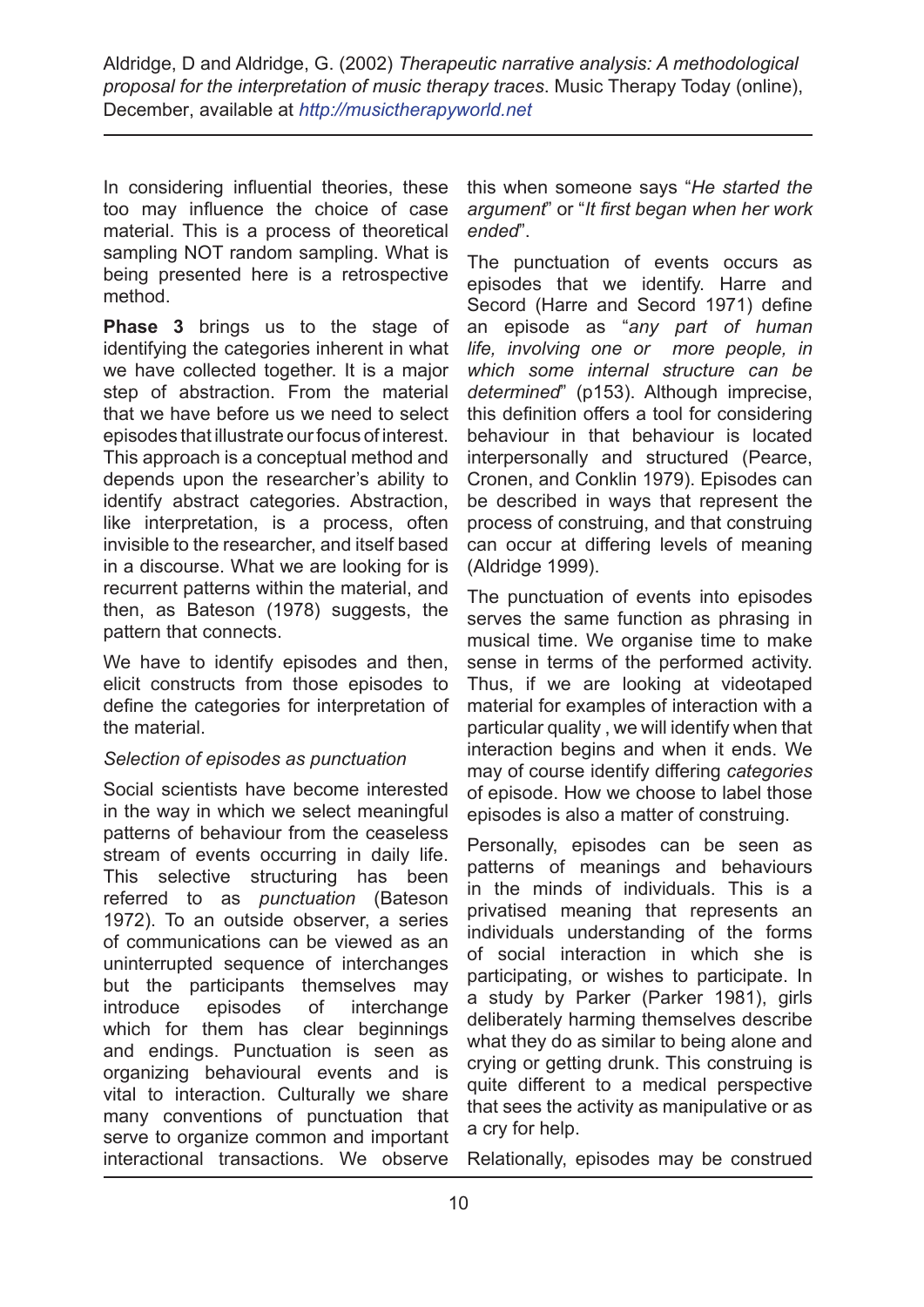| dialogical<br>eye contact<br>orientated to me<br>waiting | similtaneous<br>no eye contact<br>self orientated<br>initiative | relationship     |
|----------------------------------------------------------|-----------------------------------------------------------------|------------------|
| ambivalent                                               | clear                                                           |                  |
| fragmented                                               | continual                                                       |                  |
| gives nothing away                                       | open                                                            |                  |
| outward                                                  | inward                                                          |                  |
| fixed                                                    | spontaneous                                                     | responding       |
| constructed                                              | let develop                                                     |                  |
| tension                                                  | composure                                                       | to the situation |
| demanding                                                | enjoyable                                                       |                  |
| achievement                                              | play                                                            |                  |
| product                                                  | process                                                         |                  |
| balanced                                                 | out of balance                                                  |                  |
| mechanic                                                 | organic                                                         |                  |
| stasis                                                   | movement                                                        | balance          |
| restless                                                 | calm                                                            |                  |
| body movement                                            | no body movement                                                |                  |



as common patterns of actions that assume a reciprocal perspective (Aldridge and Dallos 1986; Dallos and Aldridge 1987). Such construings are developed through interaction, In the way that people live and play together they co-ordinate an understanding of what experience means. In therapy, when people are used to playing music together, they begin to construe their musical playing mutually. Note that this mutual construing is musical, it is not necessarily verbal. Our challenge is to convert this musical construing of events into a lexical realm if we want to write about it. The basis of the research material will be audiotape or videotape material.

Culturally episodes are patterns of meanings and behaviours that are culturally sanctioned and that exist independently of any particular individual meaning. This is perhaps best seen by the "cry for help"

notion of distress. Such construings reflect the concept of significant symbols described by Mead (Mead 1934) that reflect public shared meanings. We would see such cultural construings in the way in which rituals such as marriages and funerals are understood, and ritualized ways of dealing with social events such as greetings, deference and leaving (Geertz 1957). These are seen in music therapy as formalized and ritualized greeting and leaving songs.

# **Eliciting constructs**

The first step in this narrative analysis approach is to identify the episodes. The second step is to identify those episodes with names and then to compare those episodes and elicit constructs (see Aldridge 1996).

An advantage of this way of working, as Kelly himself proposed, is that it elicits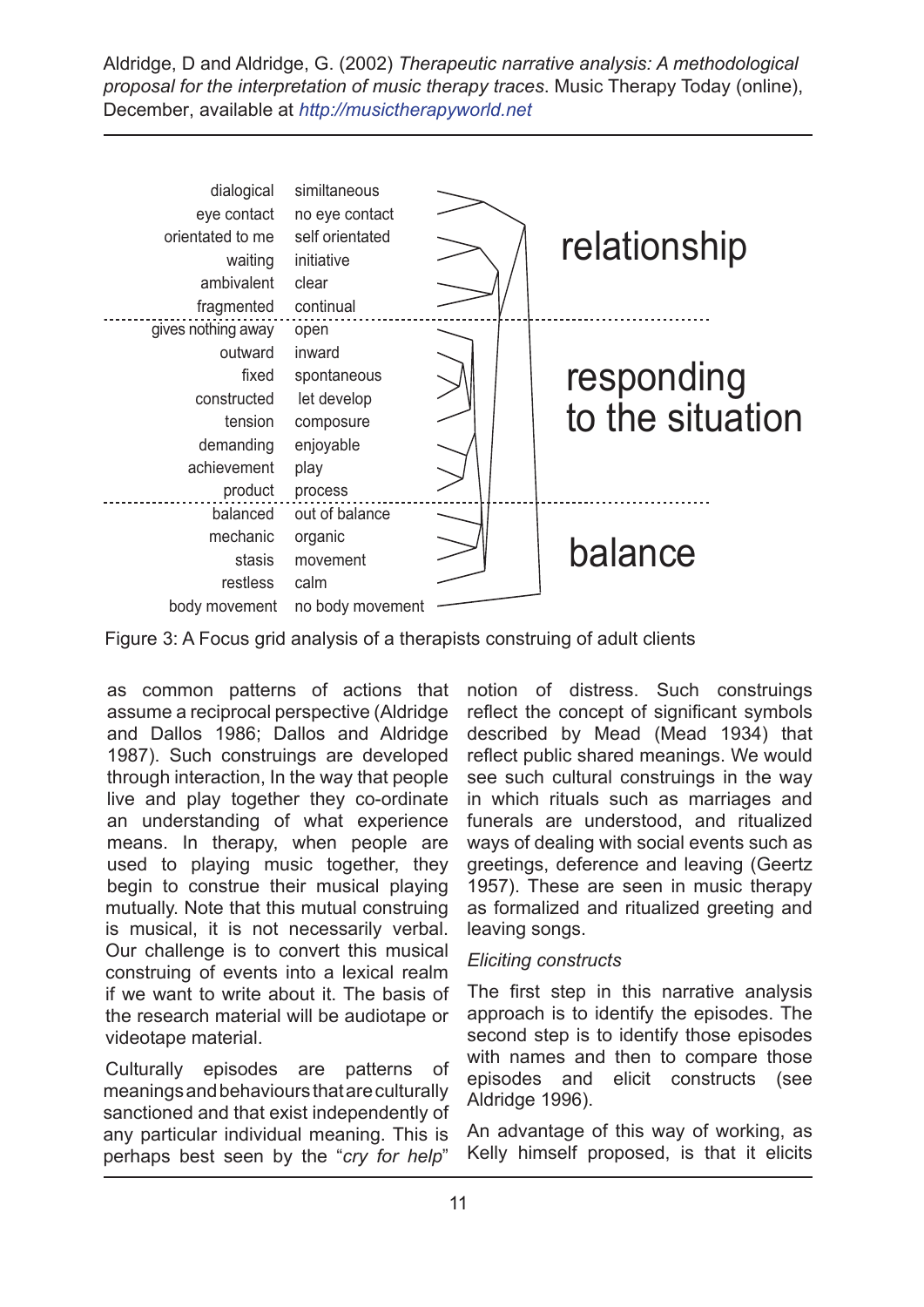verbal labels for constructs that may be pre-verbal. In terms of a researcher's understanding, and bias, the explications from a musico-therapeutic realm of experience into a verbal realm may be of benefit for practice, supervision and research (Aldridge and Aldridge 1996). The verbalization of musical experiences is one step on the way to establishing credibility by getting the practitioner to say what he or she means in his or her own words. However, the strength of this approach is that the basis is the practice and that can be a non-verbal musical trace.

# *An example from practice*

A colleague working with patients is interested in understanding the process of their joint musical playing. He is asked to select episodes as examples that he believes in some way are important in understanding what is happening. He selects thirteen episodes of varying length from his videotapes of sessions and gives those episodes names. the names already are worded around a generalised impression that he has of the content. The names are not restricted to one word, as you will see they may be a phrase such as "Swing in my brain".

We the elicit constructs by considering three of the selected episodes and asking how one episode is different from the other two, and what makes the other two similar. Constructs are assumed to be bipolar; for example "outward-inward" is a construct of response with "outward" at one pole and "inward" at the opposite pole (see Figure 3).

There are two principal forms of data analysis and presentation. One is in the form of a principal components analysis

that shows a spatial conceptual structure of the data (see Figure 4). The other is in the form of a focus analysis that shows an hierarchical conceptual structure of the constructs (as we have seen in Figure 3). Each can be displayed graphically. Both displays offer ways of presenting the data for further analysis. The discussion of the presented data is a part of the technique. It is not a finished analysis in terms of unequivocal results. Like all methods of research, the results demand interpretation.

 The clinician is then asked if this presentation makes any sense to him and any interpretations are noted. It is important to note here that the construings and their interpretations are always made in the words used by the therapist. An advantage of this method is that a phrase can also be used to represent the pole of a construct; for example, "gives nothing away" (Figure 3).

The supervisor or consultant can then also suggest the patterns that she recognizes within the data that make sense for her too. This negotiating of a common sense is a part of the supervisory activity and the ground for establishing validity in a qualitative paradigm. As we see in Figure 3, it is possible to bundle the constructs together to form categories that are then labelled as "relationship", "responding to the situation" and "balance".

The computational analysis takes the values of the construct as they are assigned to the elements as if they represented points in space. The dimensions of that space are determined by the number of elements involved. The purpose of the analysis is to determine the relationship between the constructs as defined by the elemental space. The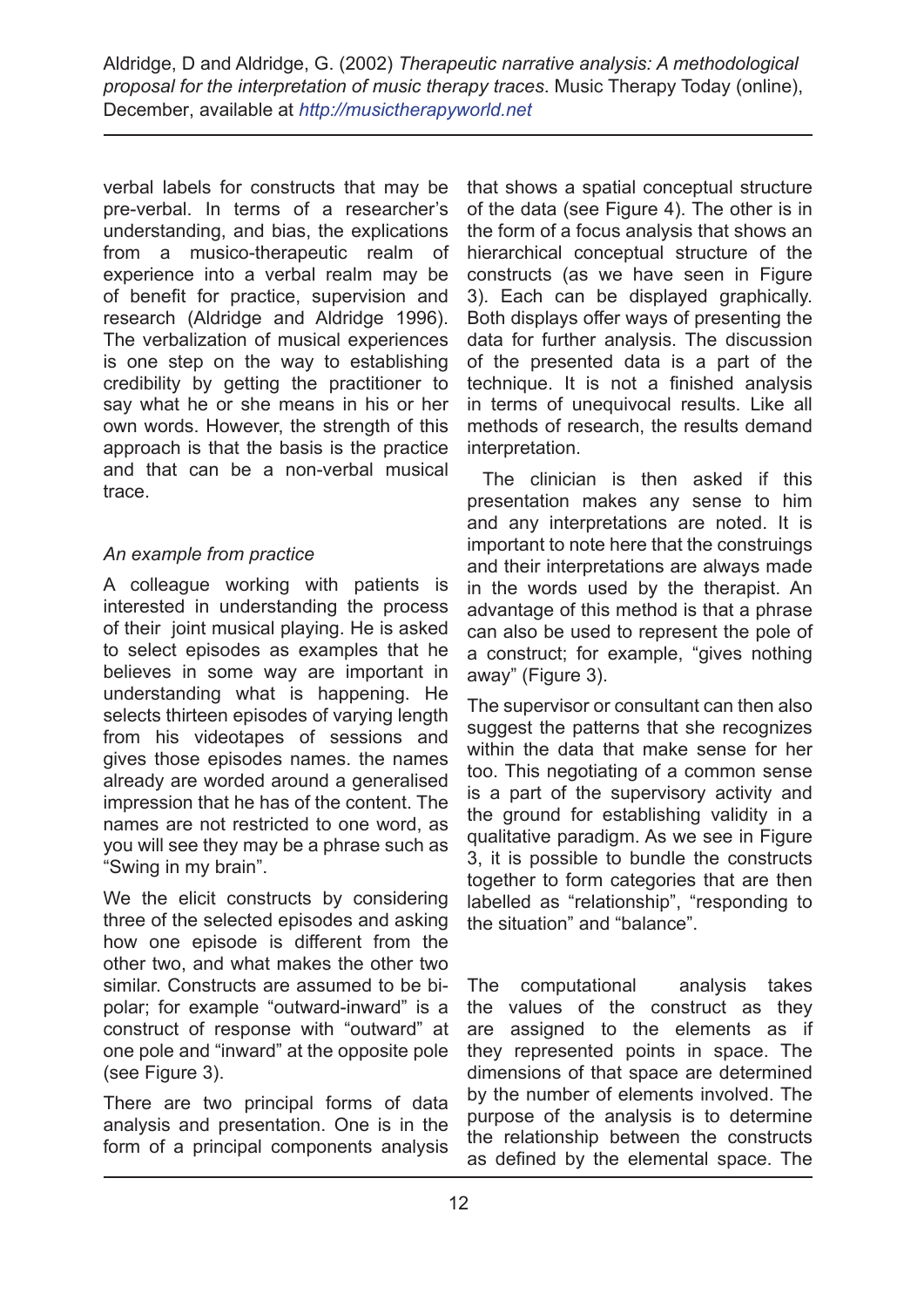

Figure 4: A principal components analysis of a therapists construing of episodes with the constructs arranged above and the elements arranged below but using the same axes.

computation is looking for patterns in the data and organises the constructs and elements until patterns are found. This is termed cluster analysis, in that cluster of similar data are organised together. What we see is how similar the constructs are when they are plotted in space. Two constructs that appear close together may be being used in the same way.

Other constructs may not be equivalent and will effect the whole of the data as a constellation. Indeed, the principal components analysis of the data presents such a stellar appearance (see Figure 4). Here the two principal components of the data are used as axes onto which the constructs are projected. This allows the researcher to gauge the major dimensions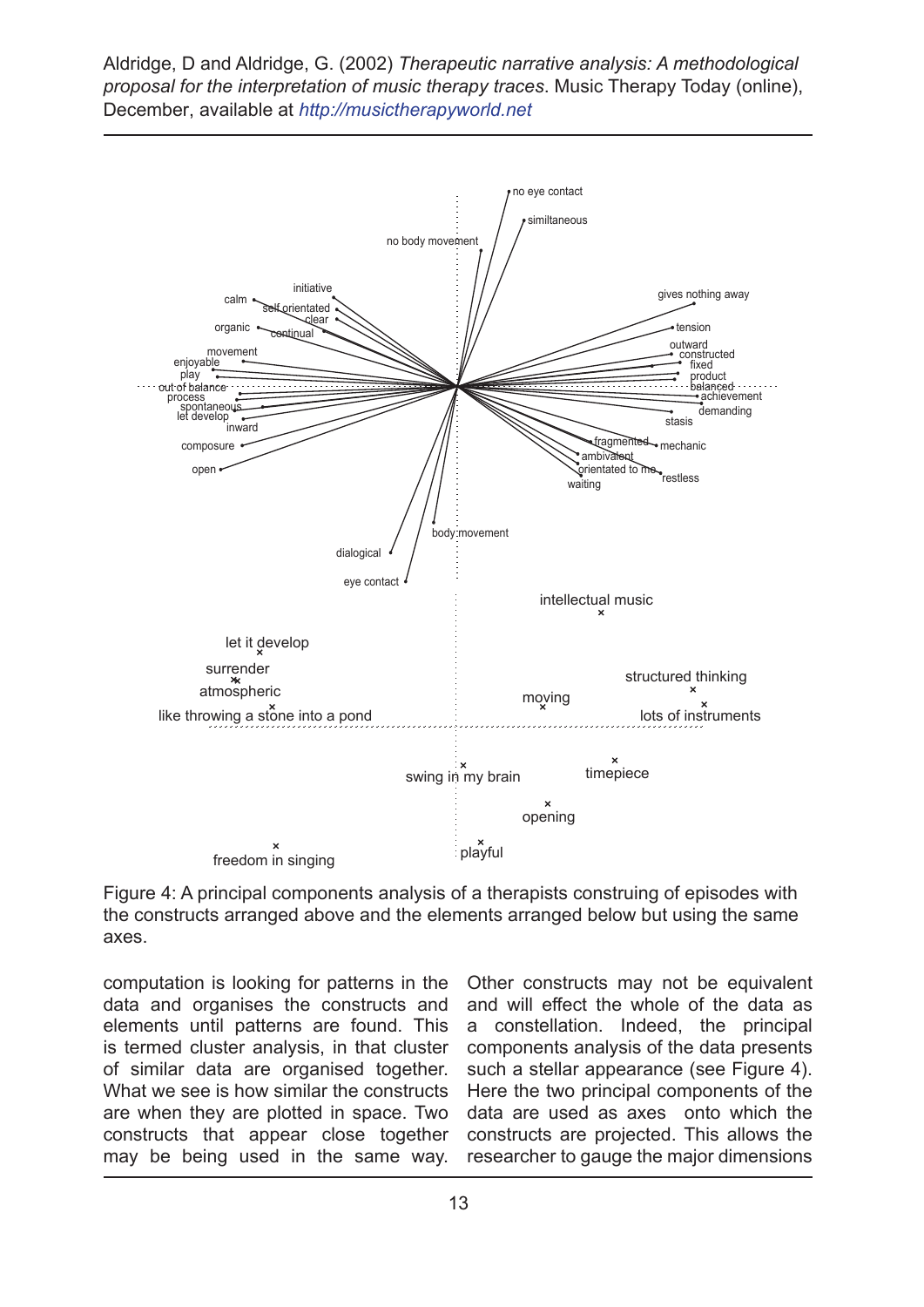on which the experiences of clients are being construed. These two axes appear as horizontal and vertical dotted lines in the figures. We see how balanced-out of balance and play- achievement are located along this horizontal play/balance axis, while eye-contact, body movement and dialogue are constructs aligned near to the vertical axis. the task is then to put these constructs together as a concept by asking the therapist what these could mean when considered as a concept.

The Focus analysis structures constructs and elements that are closest together in the dimensional space into a linear order. These are then sorted into matching rated scores and mapped according to their similarity (as percentages). Clusters of constructs are then computed by selecting the most similar ratings and presented as an hierarchical tree diagram that shows the linkages between groups of constructs (see Figure 3). In the figures, similar constructs are arranged together so that we have a visual display, albeit twodimensional, of how meanings are linked together.

The results of both forms of analyses are then discussed to see what sense emerges from the analysis. At this stage the researcher is encouraged to find labels for construct groupings and these labels themselves represent constructs at a greater level of abstraction. These labels are a step in finding categories for use in analysing case material in qualitative research. There are analogies here with the process of category generation in grounded theory methods and are based on empirical data. For phenomenological research, such categories, once they have been articulated in this way, could be bracketed out of the analysis.

**Phase 4** is the stage where the episodes are analysed in terms of the constructs and the overarching categories that have been generated. At this stage it is possible to use a more dynamic understanding based upon constitutive and regulative rules (Aldridge 1985; Aldridge 1992a; Aldridge 1996; Aldridge and Aldridge 1996; Aldridge 1998b).

#### *Meaning and its consequences, the dynamics of understanding*

However, while we may find out how the world is constructed by the therapist, we also need to know are the consequences of that meaning. We know the "what" of meaning. We can understand what this means to the therapist. "What happens next" is the appropriate question to ask. Given that we know how a therapists construes a therapeutic event, what does he or she do about is also a vital piece of knowledge. Further more, in the process of therapy, we also need to know what the patient will do next and also interpret what that means. Thus we have a chain of understandings and actions from the perspective of the therapist and the patient. Of course, these interactive understandings are dynamic, they change during the play. In some way, this is at the heart of therapy, while being rule based, what will happen is not fixed, there is always the possibility of something new happening.

Construings and interpretations at different levels can be woven together to formalise a clinical narrative. Such clinical narratives are constructed and based upon rules of interpretation and play.

#### *Rules for the making of sense*

Understanding levels of description and interpretation may not be enough in itself. A critic of the construct approach is that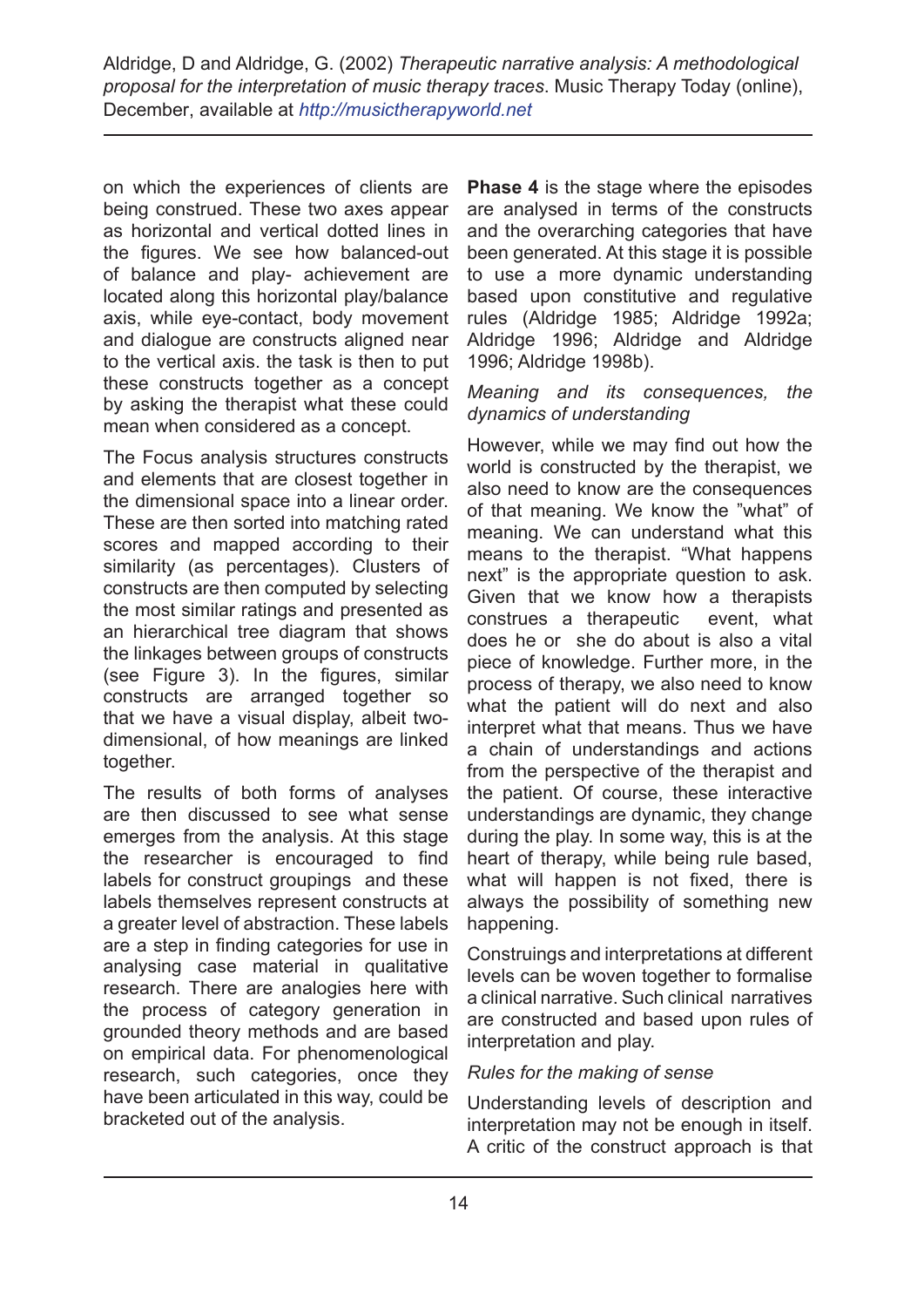

#### Figure 5: A formula for constructing a constitutive rule and two examples.

it is rather static, a vertical understanding of events leading to descriptions and interpretations, yet it does not bring that dynamic horizontal level of linking in time that music has; that is, performance. In trying to make sense of what people do, we can look at how they construct those understandings in a vertical sense, which is seen in levels 1, 2 and 3, based on a constructivist perspective. But, we can

also see how sense is actively made by linking those construings in an horizontal form. An everyday example of this is when we question someone about why they have done something (reasons) and then ask them what they did next (action). We seek an understanding, and then we want to know what the consequent action was. A formalised approach can be made in terms of constitutive and regulative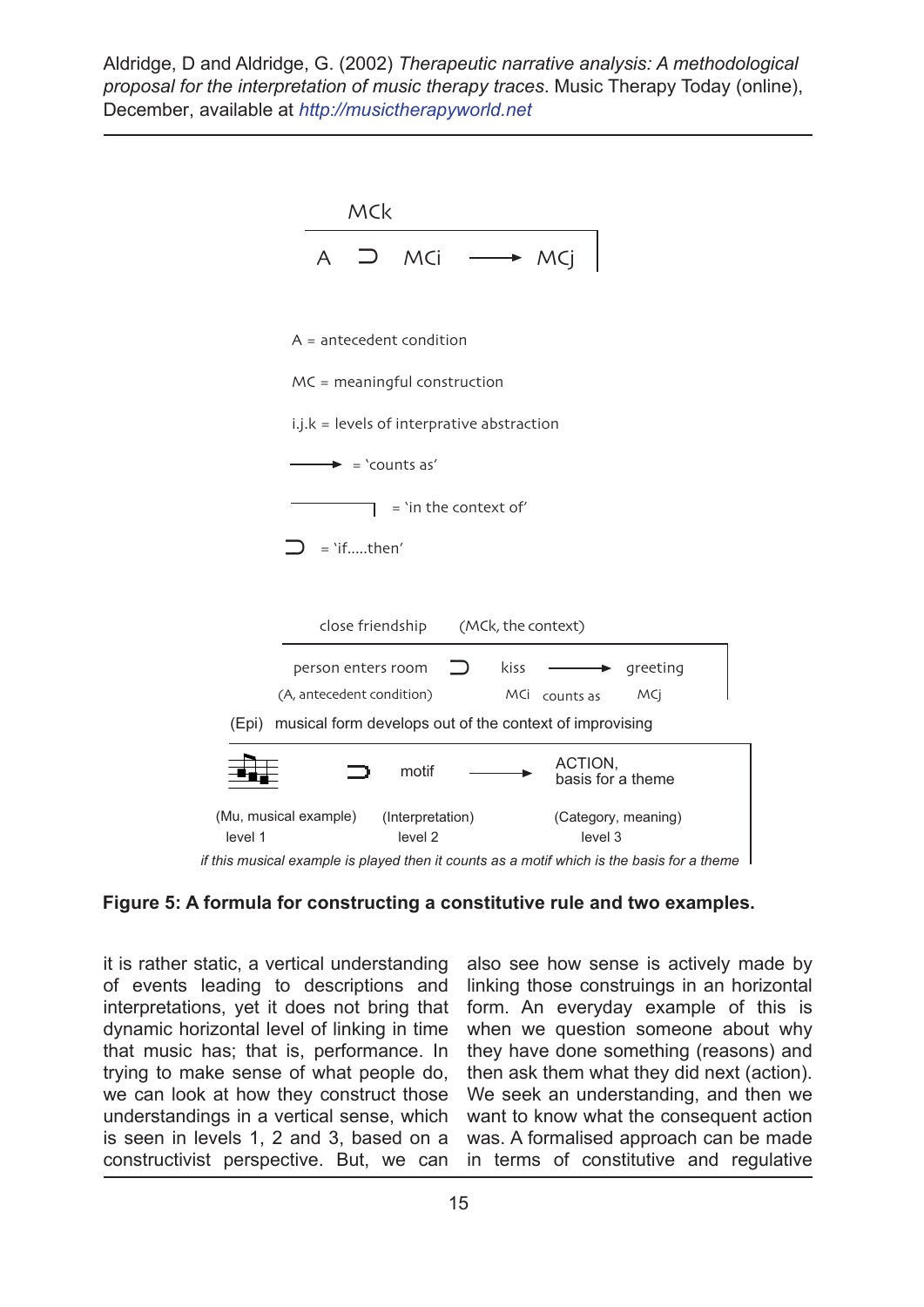

# **Figure 6: A formula for constructing a regulative rule, and examples**

rules based upon personal construings (Aldridge 1999).

A number of authors suggest that 'making sense ' is rule based (Harre and Secord 1971; Pearce et al. 1979). These rules can

be separated into two forms. One, there are rules of constitution. Two, there are rules of regulation (see Figures 5 and 6).

A constitutive rule would be invoked when, in the context of a close relationship, a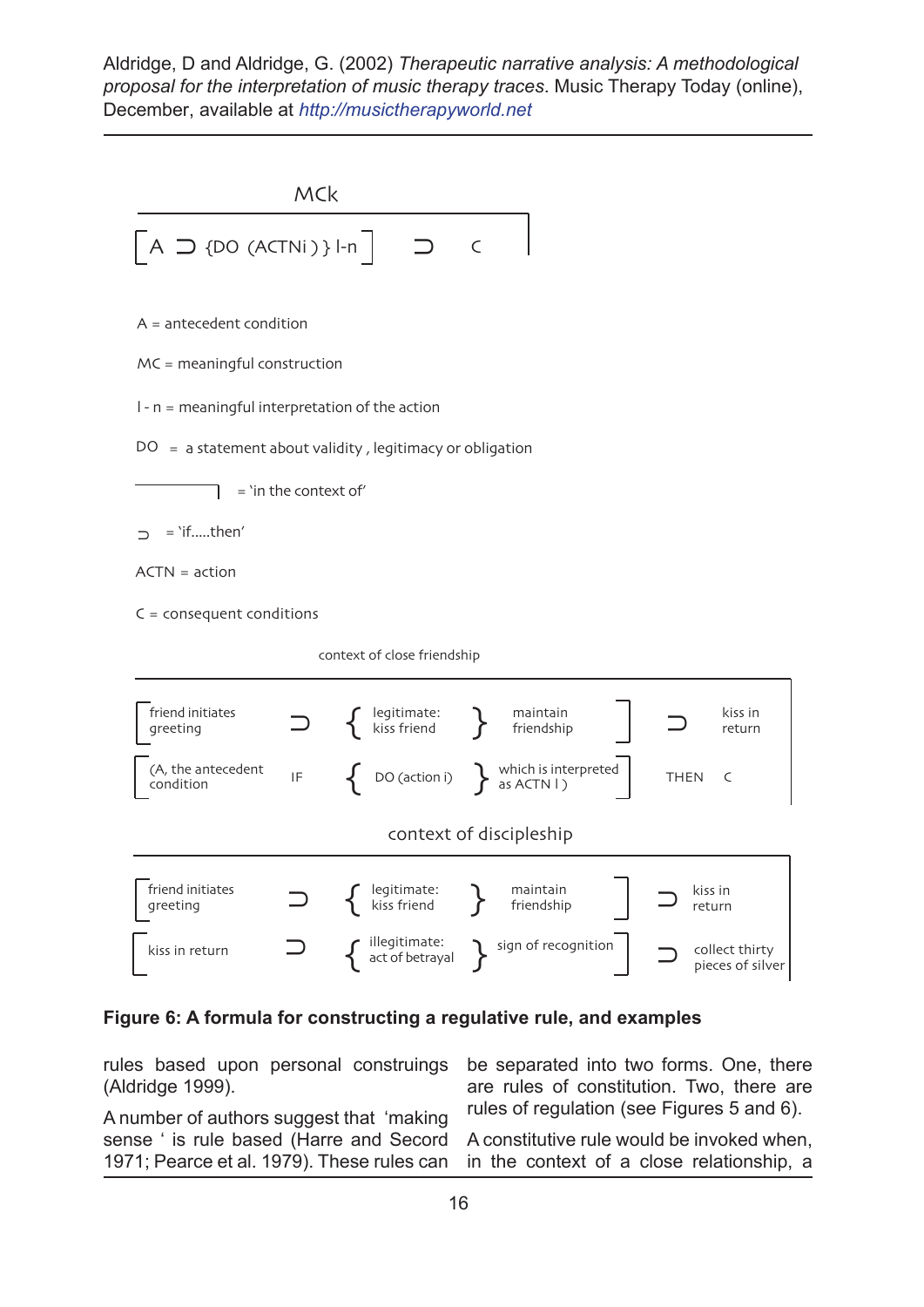| <b>TEXT</b>                                                                                                                                             | <b>CONSTRUCTS</b>                                            |  |  |
|---------------------------------------------------------------------------------------------------------------------------------------------------------|--------------------------------------------------------------|--|--|
| A prominent feature of the way in which these patients play music<br>is that they appear to have no personal connection with what they<br>are playing.  | No personal connection/engaged<br>playing                    |  |  |
| They appear to play with a 'distance' from what they are playing.<br>This distance is evident in their <b>posture</b> .                                 | Distance from playing/ nearness to<br>the playing            |  |  |
|                                                                                                                                                         | Posture (see below)                                          |  |  |
| When they are strong enough to stand their <b>posture</b> is often such<br>that both feet are not firmly on the ground, i.e. their legs are<br>crossed. | not firmly on the ground/firmly<br>grounded                  |  |  |
| The drumsticks are held loosely in the hands with the inner wrist<br><b>uppermost</b> , and they play from the wrists without involving the             | legs are crossed, as evidence of not<br>firmly on the ground |  |  |
| whole body.                                                                                                                                             | inner wrist uppermost, as evidence<br>οf                     |  |  |
| This seemingly <b>uncommitted</b> posture make it difficult to play a<br>clear beat on the drum.                                                        | uncommitted posture/committed<br>posture                     |  |  |
| Any drum beats are loose.                                                                                                                               | drum beats loose/accurate beating<br>as evidence of          |  |  |
| Beaters are allowed to fall and rebound rather than being used in a<br>directed intended beating movement.                                              | directed intended beating<br>movement/haphazard beating      |  |  |

Such texts can then be used to generate constitutive rules (see Figure 8)

#### Figure 7: A text of clinical description and related constructs

| improvised musical playing in Crohn's |                           |                                    | improvised musical playing in ulcerative colitis |                                          |                 |                               |                        |                                       |
|---------------------------------------|---------------------------|------------------------------------|--------------------------------------------------|------------------------------------------|-----------------|-------------------------------|------------------------|---------------------------------------|
| sounds like a<br>gallop               |                           | unco-ordinated<br>playing          | repetitive<br>playing                            | plays with<br>legs crossed               | $\bigcap$       | postural<br>indicator         |                        | distance<br>from the<br>music         |
| repetitive<br>playing                 |                           | unable to<br>initiate<br>ending    | avoids coming into<br>contact with the<br>music  | plays with<br>wrists<br>uppermost        | $\supset$       | whole<br>body not<br>involved |                        | uncommitted                           |
| patient cries                         |                           | response to<br>specific<br>harmony | vulnerability                                    | uncommitted<br>posture                   | $\supset$       | loose drum<br>beats           |                        | lack of intended<br>beating           |
| patient stops<br>playing              |                           | response to<br>specific<br>harmony | less contact<br>to the music                     | continual<br>playing                     | $\supset$       | no rhythmical<br>phrasing     |                        | lack of<br>flexibility                |
| melodic<br>playing on                 | quick and<br>unrestrained | no internal                        | repetitive<br>drum roll                          | $\supset$                                | military<br>air |                               | lack of<br>flexibility |                                       |
| qlockenspiel                          |                           |                                    | logic                                            | repetitive<br>rhythm and<br>melody       | $\supset$       | no direction<br>in the music  |                        | patient<br>takes no<br>initiatives    |
|                                       |                           |                                    |                                                  | flexible<br>melodies                     | $\supset$       | mechanical<br>quality         |                        | patient not<br>gripped<br>internally  |
|                                       |                           |                                    |                                                  | responds to<br>diminished<br>minor chord | $\supset$       | contact lost                  |                        | emotional<br>distance in<br>the music |

Figure 8: Constitutive rules generated from a clinical description by one therapist regarding the improvisation of patients with chronic bowel disease

person enters the room and we say that evidence of another state (a greeting). a particular behaviour (a kiss) counts as Figure 6 shows a formula for constructing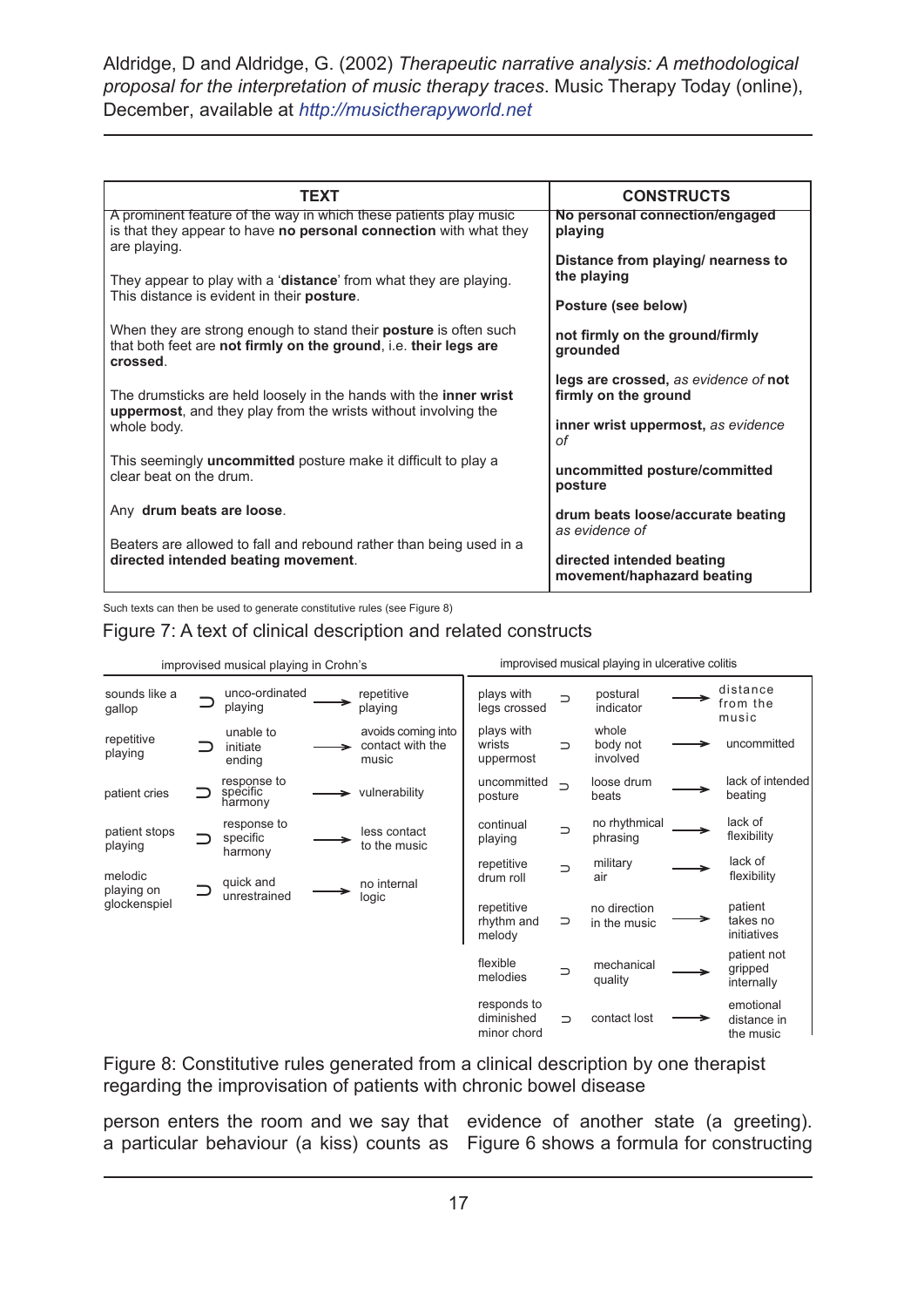

Figure 9: Constitutive rules related to the rhythmic and melodic improvised playing of Alzheimer's patients.



Figure 10: Textual understandings of a musical phenomenon in therapeutic assessment.

#### such a rule.

If we changed the context, from one of a close relationship to that of lovers, then the meaning of the same behaviour may change. Instead of being a greeting, it may become an invitation. If we change the context again, and this time make it one of Jesus and his disciples, the kiss becomes an act of betrayal. Context is emphasised as being important for the construction of meaning based on the same behaviour. In this example a kiss constitutes a greeting. an invitation or a betrayal. In our original schema it is an interpretation at level 2 (see Figure 1).

But, as anyone who has been kissed will tell you, it is what happens next that is important.

What happens next is understood and interpreted through regulative rules (see Figure 6). A regulative rule would be invoked when we say if this behaviour (a kiss) counts as evidence of a particular state (maintaining friendship) then do a particular activity (kiss in return).

In Figures 7 and 8 we see how rules of regulation can be linked to piece together behaviour in a music therapy session. In the upper half of the diagram we see a sample of text taken from a case description. Key words are highlighted and noted as relevant constructs. We can read that personal connection is important, and that there are certain behavioural indicators such as posture and the positioning of the limbs that can be interpreted as indicators for the music therapy.

In the lower half of Figure 8 these constructs have been assembled into regulative rules using the clinicians report. We see how textual data can be assembled according to a hierarchy of understandings to demonstrate at what level the musical behaviour is being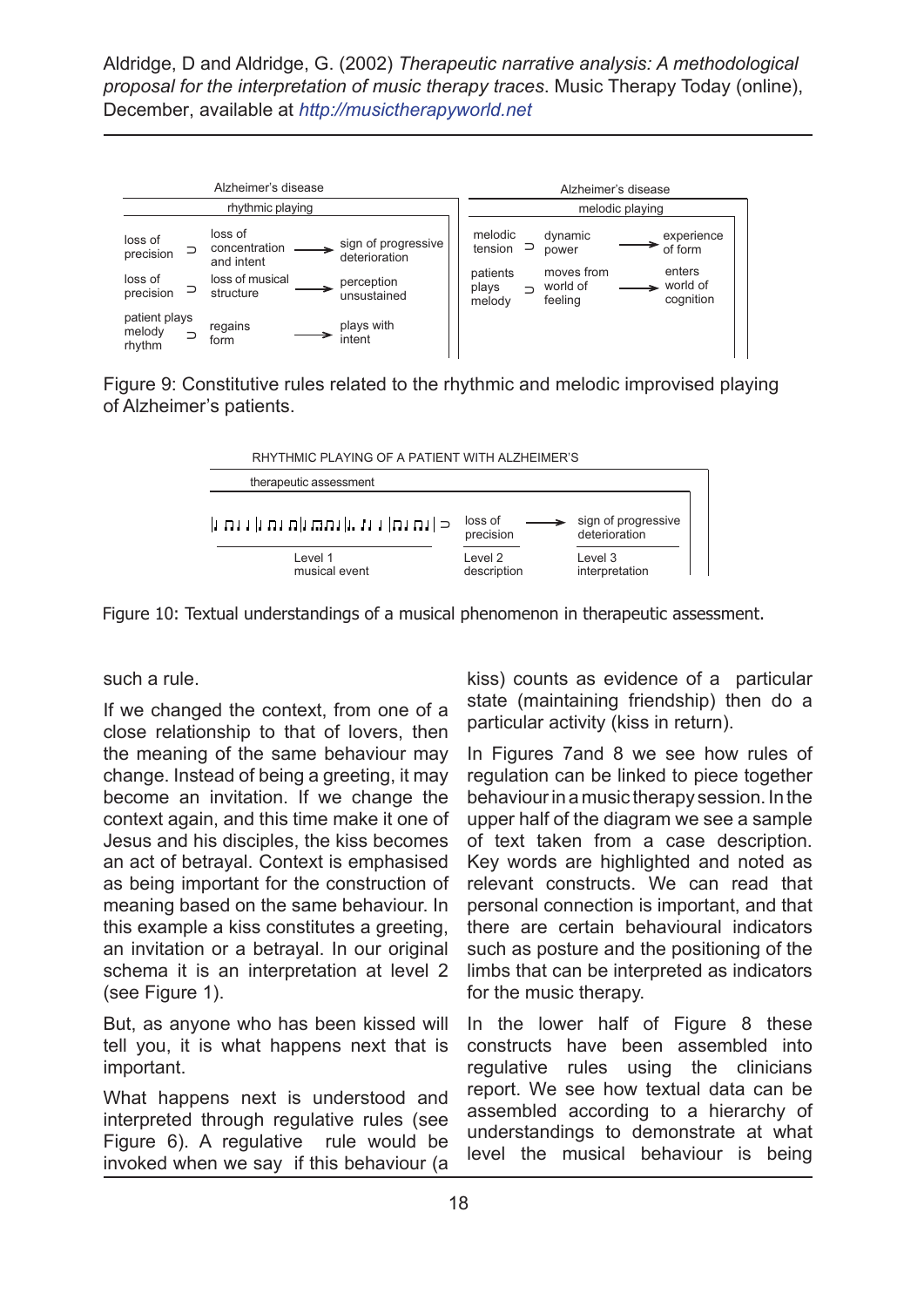described, and how those descriptions are further interpreted. Thus we have an indicator of the complexity of the music therapy discourse that is taking place. This allows music therapists to explicate both what is taking place and their understandings related to what is taking place. There could of course be other interpretations of the same behaviour, and these could be useful to engage in a comparative discourse.

Such an approach gives a way of formally charting what meanings are associated with therapeutic activity and change. Meanings cannot be counted or measured, but they can be expressed and analysed. In Figure 9 we see that interpreting a loss of precision in the rhythmic playing of patients suffering with Alzheimer's disease, then this counts as a loss of concentration and intent that is interpreted as a sign of progressive deterioration. In the context of melodic playing, when melodic tension arises, this counts as an example of dynamic power and is interpreted as a an experience of form. the benefit of this approach is that we see the chain or reasoning between events as they are described and the interpretations that are made.

We can then combine our understandings of levels of interpretation (in Figures 1 and 2) with those of constitution and apply them to understanding musical texts. In Figure 10 we see how a musical motif counts as loss of precision and this in interpreted as assign of progressive deterioration. The benefit of this approach is that we can base our interpretation on a musical trace, originally the recorded sounds, and make that bridge to a lexical description showing how we arrived at the interpretation as it occurs in a specific context. We emphasis context here as the intention is not to make a generalised interpretation, yet, but

to make a specific localised statement.

#### *Validation of categories*

Once particular categories are recognised then it is possible to submit these examples to other therapists or researchers for validation. For example, Wolgang Pilz (Pilz 1999) focussed on the concept of "resistance in music therapy" in his doctoral dissertation. He asked various panels of listeners to hear audiotape examples of what he described as resistance distributed amongst an equal number of audio examples where there seemed to be "no resistance". Other experienced therapists were able to recognise this clinical phenomenon, and more importantly, novice listeners could also be taught to recognise the phenomenon.

Peter Hoffmann (2002), has identified those moments in music therapy when phrasing occurs. He has submitted examples of phrased and un-phrased playing to a panel of colleagues, and they were able to identify the phenomena accurately. Thus we are able to validate our subjective understandings made at an abstract level by submitting examples for validation to the broader community of practitioners or inquirers. This is the point that Glaser makes, subjective understanding when abstracted from empirical data become objective. have expressed this elsewhere as the relationship between personal construing and cultural construings; although we are individuals our understandings are also related to the cultures in which we actively participate (this also means non-verbally).

**Phase Five** is the stage where the understandings are then woven together to form the narrative again based upon the categories discovered during the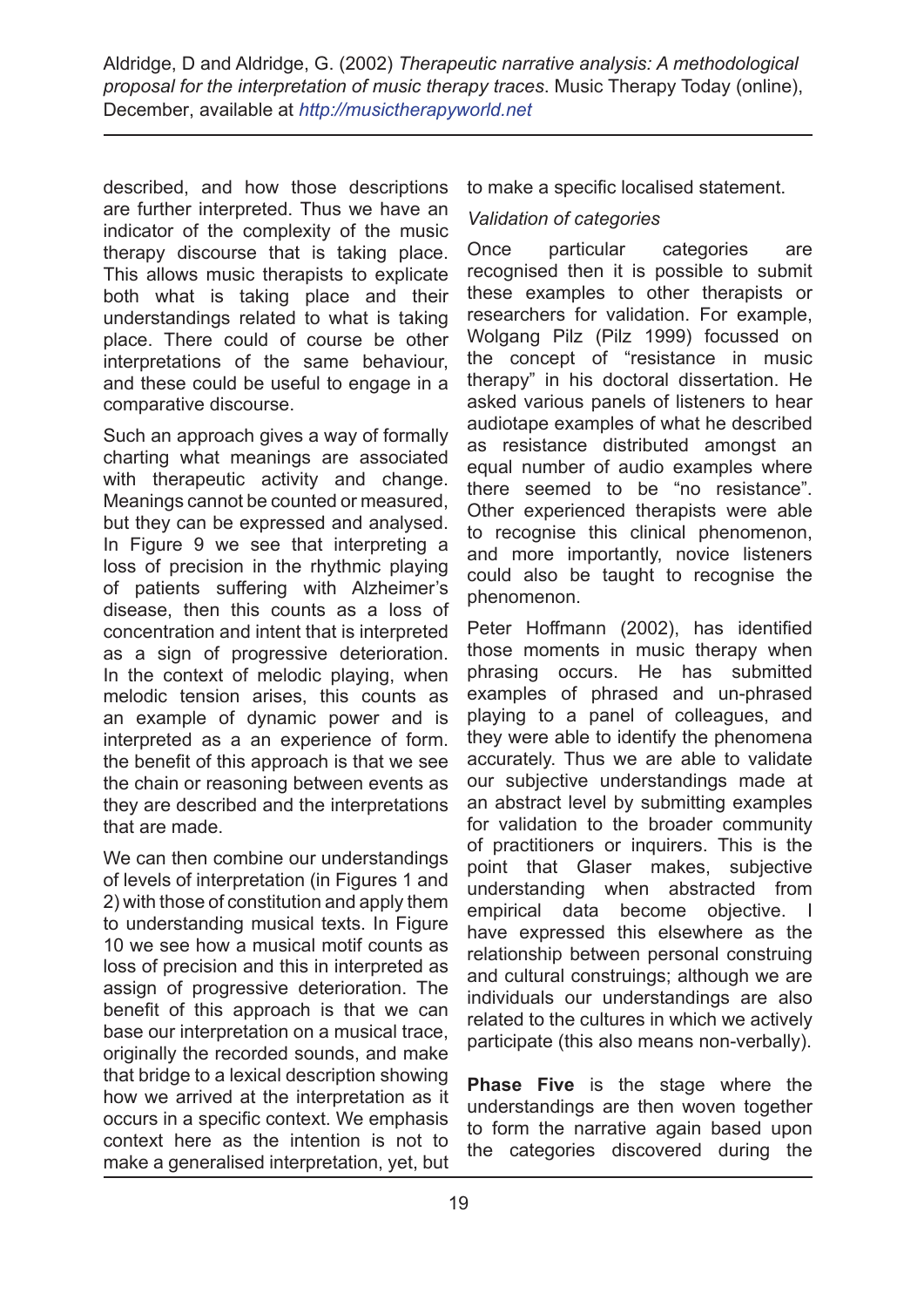

Figure 11: A therapeutic narrative analysis showing the development of a melody based upon the categories of constructs and the categories of episodes.

analysis. We see this in Gudrun Aldridge's (1998) work where she takes categories generated from constructs and categories generated from episodes to describe the development of a melody. Here the narrative structure is involved initially with episodes of communicating, integrating, leading and forming. It is the concept of integrating that then leads into the phase of independent playing that precedes the final completed melody (see Figure 11).

#### **Conclusion**

We can begin to understand the process of therapy by looking directly at what happens in the therapy using material from therapeutic sessions. We have used the word "traces" here as a general term referring to the material left behind as an indicator that something has happened. These traces are empirical data. How these events are described and interpreted as therapeutic process is the stuff of methodology. The interpretative

process in qualitative research is referred to a hermeneutics. What we have in this paper is a suitable methodology for eliciting understandings and how such understandings are constructed.

In the process of interpretation there are varving stages of abstraction, and we use differing sets of meanings. By constructivist approach we using a can elicit meanings from events and see how events are understood as a system of meanings. Furthermore, by constructivist combining a approach with a communications perspective, we see how meanings are chained together to understand the therapeutic process. This is form of narrative analysis applied to the therapeutic process that we call "Therapeutic narrative analysis".

Communication is dependent upon linking behaviours together. How those links are made, and what they constitute is basis of this form of research analysis. Narrative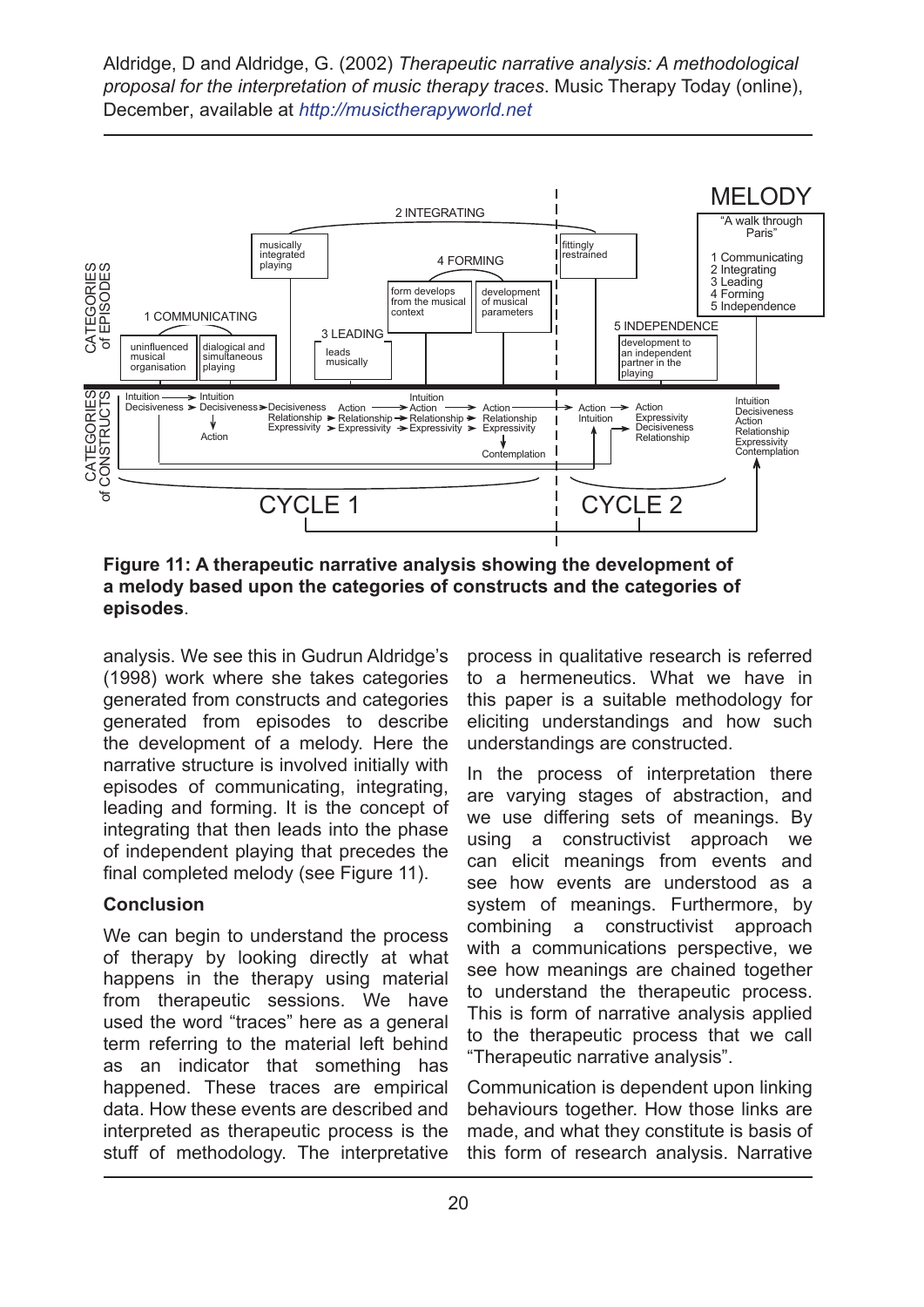structures are the abstract form of case histories, clinical reports and what our patients tell us about their lives. Events gain meaning in the way in which they are linked together. Therapeutic narrative analysis elicits those links between events, the hermeneutic lies in the linking are much as in the events. Meaning has to be made, it is an activity. The same can be said of science, it is not static but is a dynamic process of understanding.

Central to the understandings is the concept of context. Culture itself is a context, and within a cultural context events will gain different meanings. These nested forms of understandings within specific are given a formality here in terms of constitutive and regulative rules. By explicating how we describe what happens from the traces of therapy, we begin to make the processes of therapy accessible to others and lend credibility to our accounts.

Language is a joint event by which we understand the coherence of what happens in our lives. The maintenance of meaning in everyday life is a social act. What we are asked to do is to elicit the hidden rules by which meaning is being constantly constituted and regulated. To this end, we can share our own meanings of the world with our colleagues and promote a community of inquiry.

Aldridge, D. 1985. *Suicidal behaviour: an ecosystemic approach*. Ph. D, The Open University, Milton Keynes, England.

Aldridge, D (1988) Single case research designs. *Complementary Medical Research 3,* 37-46.

Aldridge, D (1990) Meaning and expression: the pursuit of aesthetics in research. *Holistic Medicine 5,* 177-186.

Aldridge, D (1992a) An ecosystemic research paradigm. *Complementary Medical Research 6,* 1*,* 25-35.

Aldridge, D (1992b) The needs of individual patients in clinical research. *Advances 8,*  4*,* 58-65.

Aldridge, D. (1996) *Music therapy research and practice in medicine. From out of the silence.* London: Jessica Kingsley.

Aldridge, D. (1998a) *Suicide. The Tragedy of Hopelessness.* London: Jessica Kingsley Publishers Ltd.

Aldridge, D. (1999) *Suicide: The tragedy of hoplessness.* London: Jessica Kingsley.

Aldridge, D. (2000) *Spirituality, healing and medicine.* London: Jessica Kingsley.

Aldridge, D and Aldridge, G (1996) A personal construct methodology for validating subjectivity in qualitative rsearch. *The Arts in Psychotherapy 25,* 3*,*  225-236.

Aldridge, D and Dallos, R (1986) Distinguishing families where suicidal behavior is present from families where suicidal behavior is absent. *Journal of Family Therapy 8,* 243-252.

Aldridge, D and Pietroni, P (1987) Research trials in general practice: towards a focus on clinical practice. *Family Practice 4,* 311-315.

Aldridge, D and Rossiter, J (1983) A strategic approach to suicidal behaviour. *Journal of Systemic and Strategic Therapies 2,* 4*,* 49-62.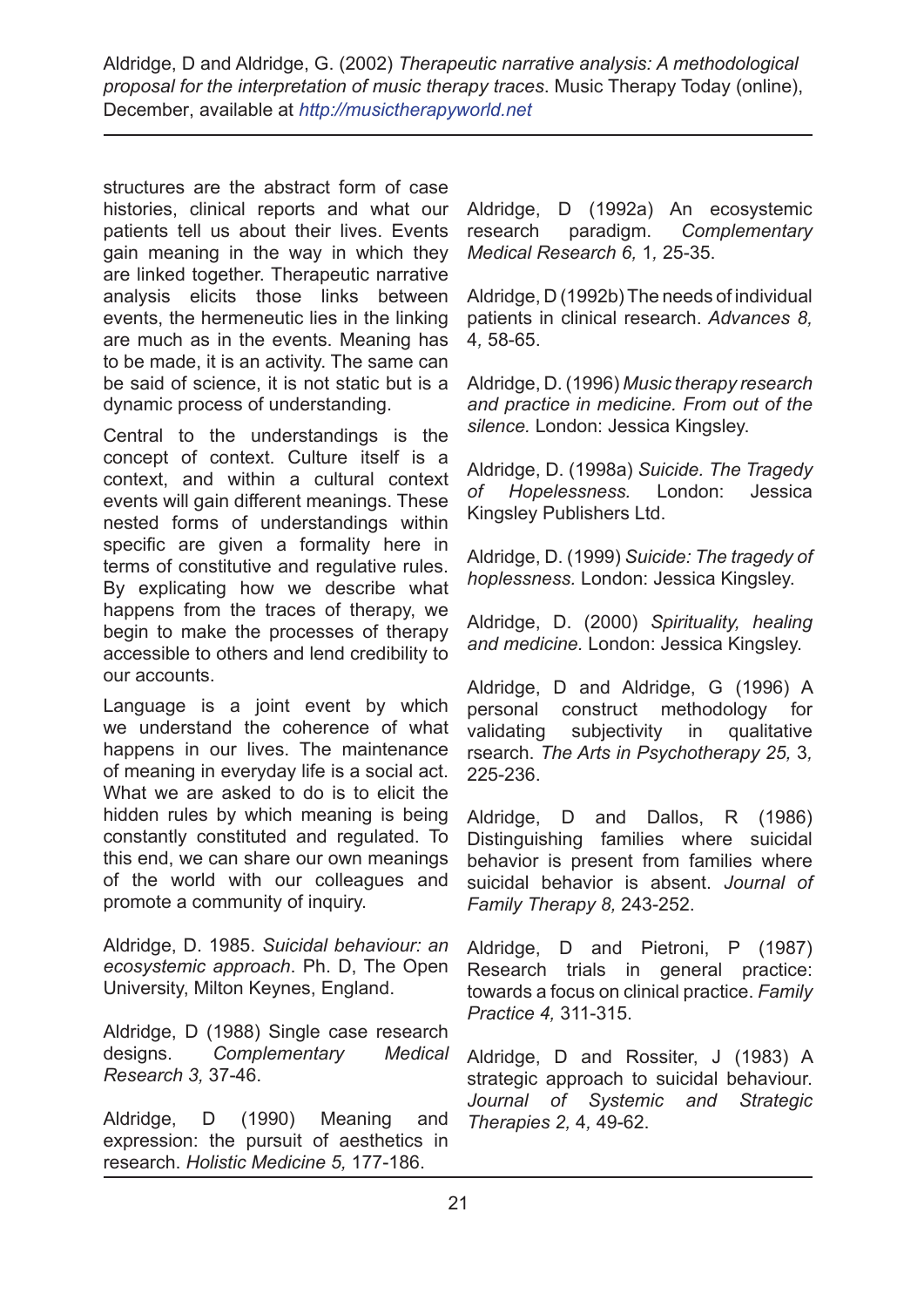Aldridge, G. 1998b. *The development of melody in the context of improvised music therapy with melodic examples "A walk through Paris" and "The Farewell melody".* Unpublished doctoral thesis, Aalborg University.

Bateson, G. (1972) *Steps to an ecology of mind.* New York: Ballantine.

Bateson, G. (1978) *Mind and nature.*  Glasgow: Fontana.

Dallos, R and Aldridge, D (1987) Handing it on: family constructs, symptoms and choice. *Journal of Family Therapy 9,* 39- 58.

Eisler, I, Szmulker, G and Dare, C (1985) Systematic observation and clinical insight-are they compatible? An experiment in recognizing family interactions. *Psychological Medicine 15,*  173-188.

Geertz, C (1957) Ritual and social change. *American Anthropologist 59,* 32-54.

Guba, E and Lincoln, YS. (1989) *Fourth generation evaluation.* London: Sage.

Harre, R and Secord, P. (1971) *The explanation of social behaviour.* London: Basil Blackwell.

Hoffmann, P. 2002. *"Zur (Wieder-) Entdeckung der Zeit" Die Bedeutung des Phrasierens in Improvisation der Musiktherapie - eine Untersuchung an Improvisationen von Patienten der Erwachsenenpsychiatrie.* doctoral, University of Witten.

Kelly, G. (1955) *Principles of Personal* 

*Construct Psychology, vols I and II.* New York: Norton.

Lincoln, S and Guba, E. (1985) *Naturalistic Inquiry.* Beverly Hills: Sage.

Mead, G. (1934) *Mind, self and society.*  Chicago: Chicago University Press.

Moustakas, C. (1990) *Heuristic research.*  London: Sage.

Nattiez, Jean-Jaques. (1990) *Music and Discourse*

*Toward a Semiology of Music.*  Princeton,New Jersey: Princeton Univesity Press.

Parker, A (1981) The meaning of attempted suicide to young parasuicides: a repertory grid study. *British Journal of Psychology 139,* 306-312.

Pearce, W.B, Cronen, V.E and Conklin, F (1979) On what to look for when analyzing communication : an hierarchical model of actors' meanings. *4,* 195-220.

Pilz, W. (1999) *Widerstand: Konstruktion eines Begriffes für die improvosatorische Musicktherapie nach Nordoff/Robbins mit psychiatrischen Patienten.* Frankfurt am Main: Peter Lang.

Robson, C. (2002) *Real World Research: Second Edition.* Oxford: Blackwell.

Thomas, L and Harri-Augstein, E. (1985) *Self-organised learning: Foundations of a conversational science for psychology.*  London: Routledge & Kegan Paul.